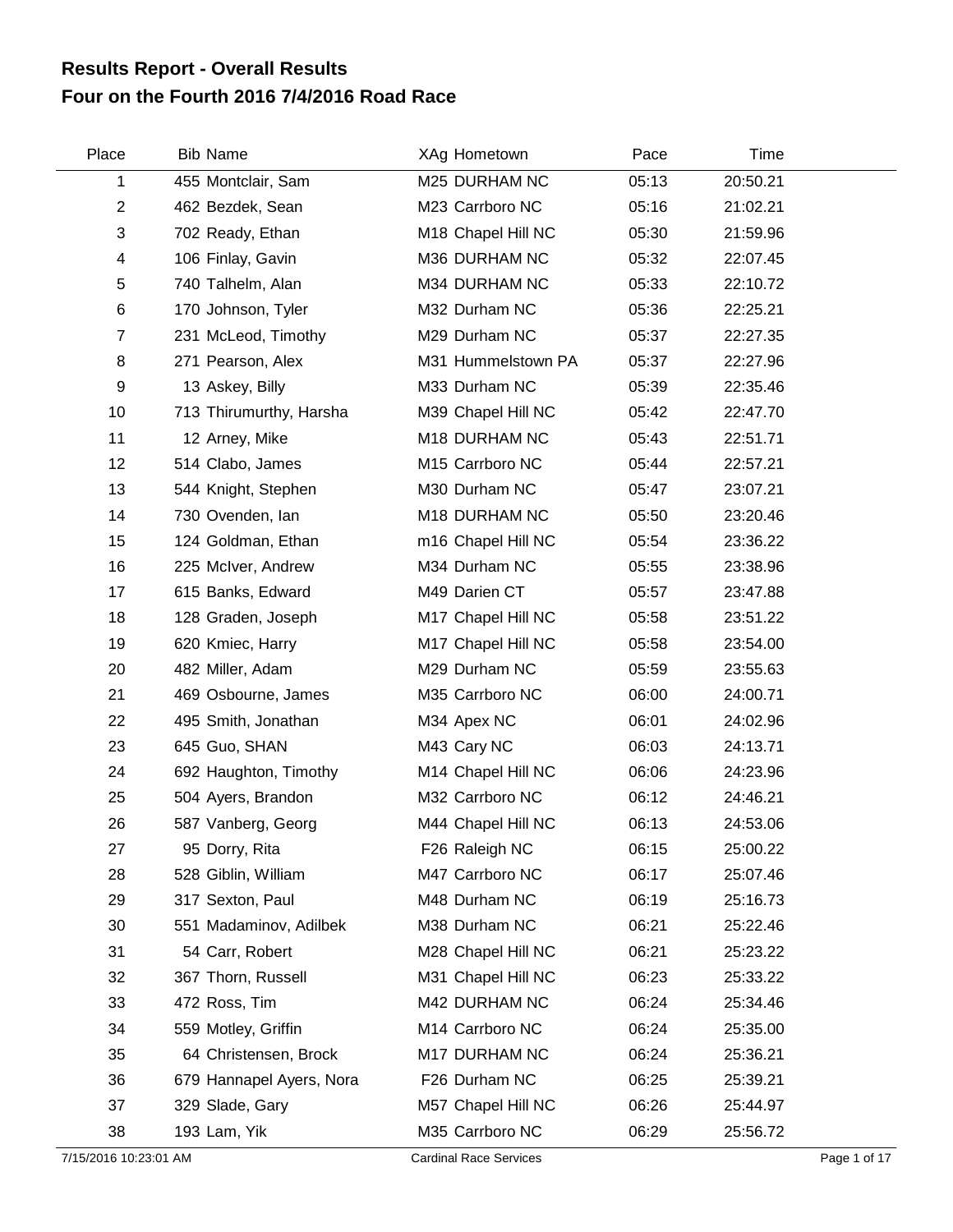| Place | <b>Bib Name</b>       | XAg Hometown         | Pace  | Time     |  |
|-------|-----------------------|----------------------|-------|----------|--|
| 39    | 622 Kaiser, Nancy     | F45 DURHAM NC        | 06:31 | 26:03.09 |  |
| 40    | 404 Lowry, Joshua     | M38 Morrisville NC   | 06:32 | 26:09.71 |  |
| 41    | 74 Couper, David      | M61 Chapel Hill NC   | 06:39 | 26:37.92 |  |
| 42    | 127 Gotelli, John     | M47 Hillsborough NC  | 06:40 | 26:41.21 |  |
| 43    | 322 Short, Adam       | M39 Cary NC          | 06:40 | 26:41.94 |  |
| 44    | 412 Viventi, Jonathan | M34 DURHAM NC        | 06:41 | 26:44.71 |  |
| 45    | 8 Ames, Milly         | F18 Chapel Hill NC   | 06:43 | 26:50.71 |  |
| 46    | 103 Farrell, Irish    | M13 Chapel Hill NC   | 06:43 | 26:51.21 |  |
| 47    | 407 Chu, Jennifer     | F32 Chapel Hill NC   | 06:43 | 26:53.21 |  |
| 48    | 553 mangarelli, caren | F45 DURHAM NC        | 06:44 | 26:56.22 |  |
| 49    | 458 Stafford, Jordan  | M29 Chapel Hill NC   | 06:47 | 27:09.51 |  |
| 50    | 564 Ousley, James     | M27 Raleigh NC       | 06:48 | 27:10.97 |  |
| 51    | 711 Welty, Susie      | F37 San Francisco CA | 06:48 | 27:11.46 |  |
| 52    | 210 Matischak, Kalvin | M14 Carrboro NC      | 06:49 | 27:15.83 |  |
| 53    | 145 Hassin, Bryan     | M37 Chapel Hill NC   | 06:49 | 27:16.47 |  |
| 54    | 509 Board, Anthony    | M17 DURHAM NC        | 06:50 | 27:19.96 |  |
| 55    | 152 Higgins, Josh     | M39 Chapel Hill NC   | 06:51 | 27:24.72 |  |
| 56    | 550 MacKay, Douglas   | M37 Carrboro NC      | 06:53 | 27:30.47 |  |
| 57    | 164 Hussey, Jon       | M54 Chapel Hill NC   | 06:54 | 27:34.97 |  |
| 58    | 745 Van Slyke, Adam   | M38 Carrboro NC      | 06:55 | 27:38.56 |  |
| 59    | 460 Rogers, Eric      | M29 Carrboro NC      | 06:55 | 27:38.74 |  |
| 60    | 457 Terry, Samantha   | F26 Holly Springs NC | 06:55 | 27:40.47 |  |
| 61    | 666 Knight, Rodney    | M55 Chapel Hill NC   | 06:56 | 27:44.47 |  |
| 62    | 637 Gay, Glenn        | M50 Chapel Hill NC   | 06:56 | 27:45.97 |  |
| 63    | 597 Cohen, Lena       | F16 Carrboro NC      | 06:57 | 27:46.83 |  |
| 64    | 533 Grill, Warren     | M49 Chapel Hill NC   | 06:57 | 27:48.47 |  |
| 65    | 592 Whitt, Ronald     | M17 Stem NC          | 06:57 | 27:48.71 |  |
| 66    | 594 wright, patrick   | m49 Chapel Hill NC   | 06:58 | 27:52.96 |  |
| 67    | 165 lafrati, Laura    | F29 Chapel Hill NC   | 06:59 | 27:54.93 |  |
| 68    | 648 Bulleri, Michael  | M38 Chapel Hill NC   | 07:00 | 27:58.21 |  |
| 69    | 376 Verdirame, Justin | M37 Durham NC        | 07:00 | 28:01.54 |  |
| 70    | 693 Haughton, Joshua  | M14 Chapel Hill NC   | 07:01 | 28:03.76 |  |
| 71    | 676 Mubarak, Ibrahim  | M15 DURHAM NC        | 07:01 | 28:05.46 |  |
| 72    | 168 Jaspers, Ilona    | F47 Carrboro NC      | 07:02 | 28:07.46 |  |
| 73    | 684 Richardson, Ted   | M46 Chapel Hill NC   | 07:02 | 28:09.22 |  |
| 74    | 685 Wileman, Martin   | M47 Hillsborough NC  | 07:04 | 28:15.69 |  |
| 75    | 675 Bowman, Natalie   | F38 Chapel Hill NC   | 07:04 | 28:17.71 |  |
| 76    | 14 Astrachan, Owen    | M60 Chapel Hill NC   | 07:06 | 28:23.72 |  |
| 77    | 321 Shofer, Sharon    | F47 Chapel Hill NC   | 07:06 | 28:24.23 |  |
| 78    | 157 Hoerger, Tom      | M57 Chapel Hill NC   | 07:10 | 28:38.71 |  |
| 79    | 619 Bolon, Todd       | M50 Chapel Hill NC   | 07:10 | 28:39.97 |  |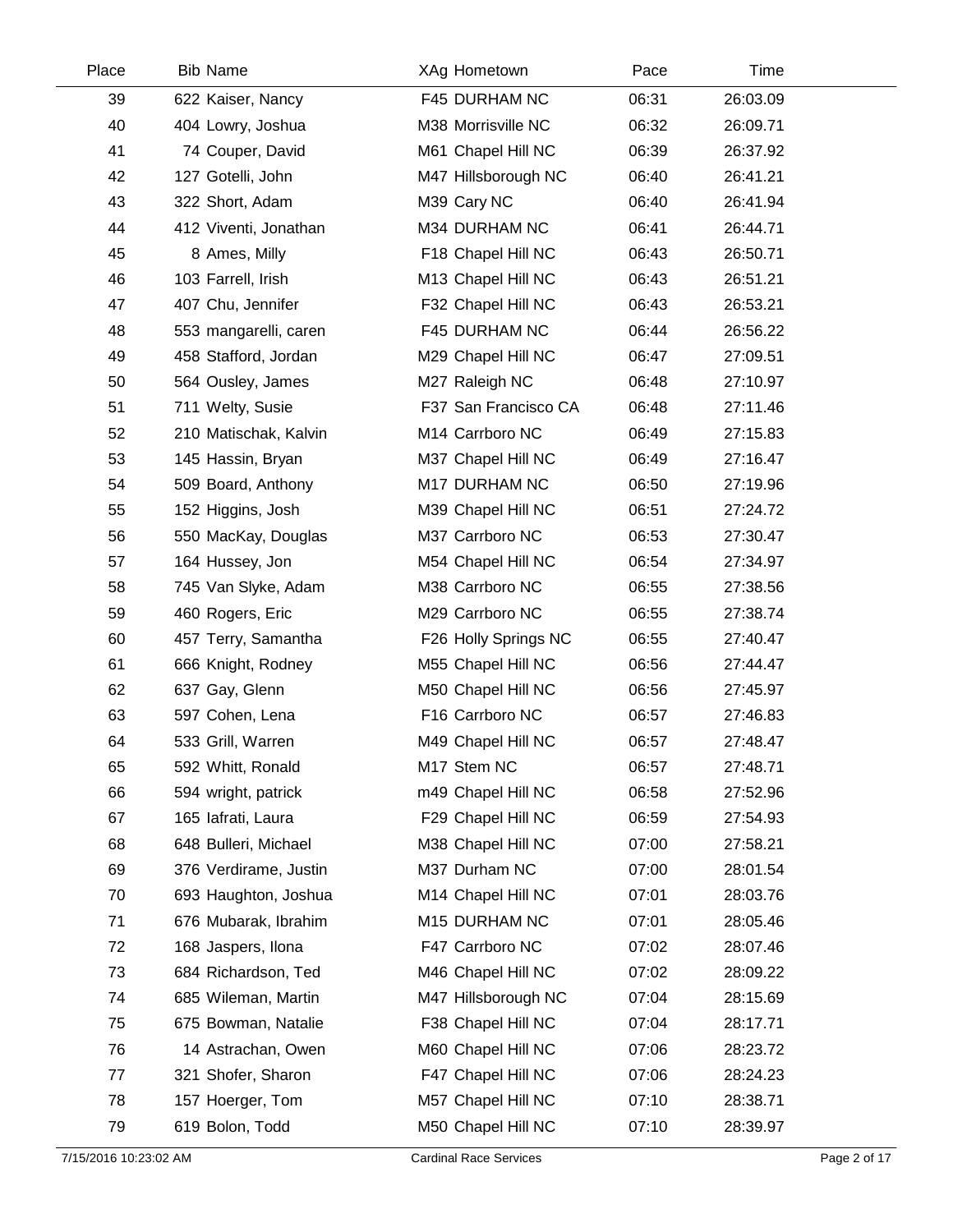| Place | <b>Bib Name</b>               | XAg Hometown         | Pace  | Time     |  |
|-------|-------------------------------|----------------------|-------|----------|--|
| 80    | 16 Bader, Matthew             | M33 Durham NC        | 07:11 | 28:44.23 |  |
| 81    | 222 McGeary, Andrea           | F37 Durham NC        | 07:12 | 28:46.70 |  |
| 82    | 94 Dooley, Joshua             | M42 Chapel Hill NC   | 07:12 | 28:47.71 |  |
| 83    | 139 Harris, Deuce             | M38 Durham NC        | 07:13 | 28:51.71 |  |
| 84    | 596 Young, Jessica            | F27 Chapel Hill NC   | 07:13 | 28:53.96 |  |
| 85    | 555 McMains, Jason            | M32 Durham NC        | 07:15 | 29:01.46 |  |
| 86    | 378 Vernon, Ferol             | M35 Chapel Hill NC   | 07:16 | 29:03.47 |  |
| 87    | 541 Hill, Laura               | F42 Chapel Hill NC   | 07:19 | 29:16.92 |  |
| 88    | 731 Springer, Maggie          | F15 Hillsborough NC  | 07:20 | 29:18.46 |  |
| 89    | 115 Frei, Tim                 | M14 Chapel Hill NC   | 07:21 | 29:23.69 |  |
| 90    | 178 Kast, Maximilian          | M36 Pittsboro NC     | 07:22 | 29:27.71 |  |
| 91    | 584 totten, brian             | m39 Durham NC        | 07:22 | 29:27.79 |  |
| 92    | 83 Davis, Dorothy             | F24 Raleigh NC       | 07:22 | 29:28.79 |  |
| 93    | 381 Wagner, Joe               | M45 GRAHAM NC        | 07:23 | 29:30.71 |  |
| 94    | 558 Meyer, John               | M53 Chapel Hill NC   | 07:23 | 29:32.46 |  |
| 95    | 76 Crockett, Jason            | M39 DURHAM NC        | 07:23 | 29:33.22 |  |
| 96    | 634 Cruz, Jorge               | M30 Carrboro NC      | 07:23 | 29:33.46 |  |
| 97    | 173 Jordy, Matt               | M45 Carrboro NC      | 07:24 | 29:35.17 |  |
| 98    | 244 Mitchell, Roger           | M66 Carrboro NC      | 07:24 | 29:36.21 |  |
| 99    | 501 Riveros, Diego            | M39 Chapel Hill NC   | 07:24 | 29:36.68 |  |
| 100   | 233 Mendez-Giraldez, Raul     | M42 Carrboro NC      | 07:24 | 29:37.45 |  |
| 101   | 131 Greengrass, Suzie         | F45 Cary NC          | 07:25 | 29:41.71 |  |
| 102   | 237 Merron, Jeff              | M54 Chapel Hill NC   | 07:26 | 29:42.97 |  |
| 103   | 534 Guiteras, Andrew          | M38 Carrboro NC      | 07:27 | 29:46.12 |  |
| 104   | 616 Olmedo, Jose              | M45 Carrboro NC      | 07:30 | 29:58.70 |  |
| 105   | 151 Hess, John                | M39 Chapel Hill NC   | 07:30 | 29:59.45 |  |
| 106   | 523 Eckermann-Ross, Christine | F48 Durham NC        | 07:30 | 30:00.96 |  |
| 107   | 646 Hart, Robert E            | M28 Chapel Hill NC   | 07:31 | 30:03.96 |  |
| 108   | 396 Will, Roch                | M60 Mebane NC        | 07:31 | 30:04.70 |  |
| 109   | 314 Seils, Damon              | M43 Carrboro NC      | 07:32 | 30:06.47 |  |
| 110   | 155 Hirschfield, Greg         | M57 Durham NC        | 07:32 | 30:08.21 |  |
| 111   | 105 ferriter, sarah           | f17 Chapel Hill NC   | 07:32 | 30:08.90 |  |
| 112   | 733 Godfrey, Jake             | M43 Chapel Hill NC   | 07:34 | 30:15.48 |  |
| 113   | 257 Northen, John             | M66 Chapel Hill NC   | 07:34 | 30:17.46 |  |
| 114   | 717 Krase, Becca              | f28 Chapel Hill NC   | 07:34 | 30:17.71 |  |
| 115   | 718 Krase, Niza               | M29 Chapel Hill NC   | 07:34 | 30:17.96 |  |
| 116   | 410 Macdonald Gibson, Jackie  | F51 Chapel Hill NC   | 07:35 | 30:19.95 |  |
| 117   | 605 Lee, Sami                 | F21 Winston-Salem NC | 07:35 | 30:21.20 |  |
| 118   | 100 Evans, Elizabeth          | F36 Chapel Hill NC   | 07:36 | 30:24.21 |  |
| 119   | 9 Amsbary, Jessica            | F37 Chapel Hill NC   | 07:36 | 30:25.46 |  |
| 120   | 691 Edwards, Kevin            | M42 Hurdle Mills NC  | 07:37 | 30:29.71 |  |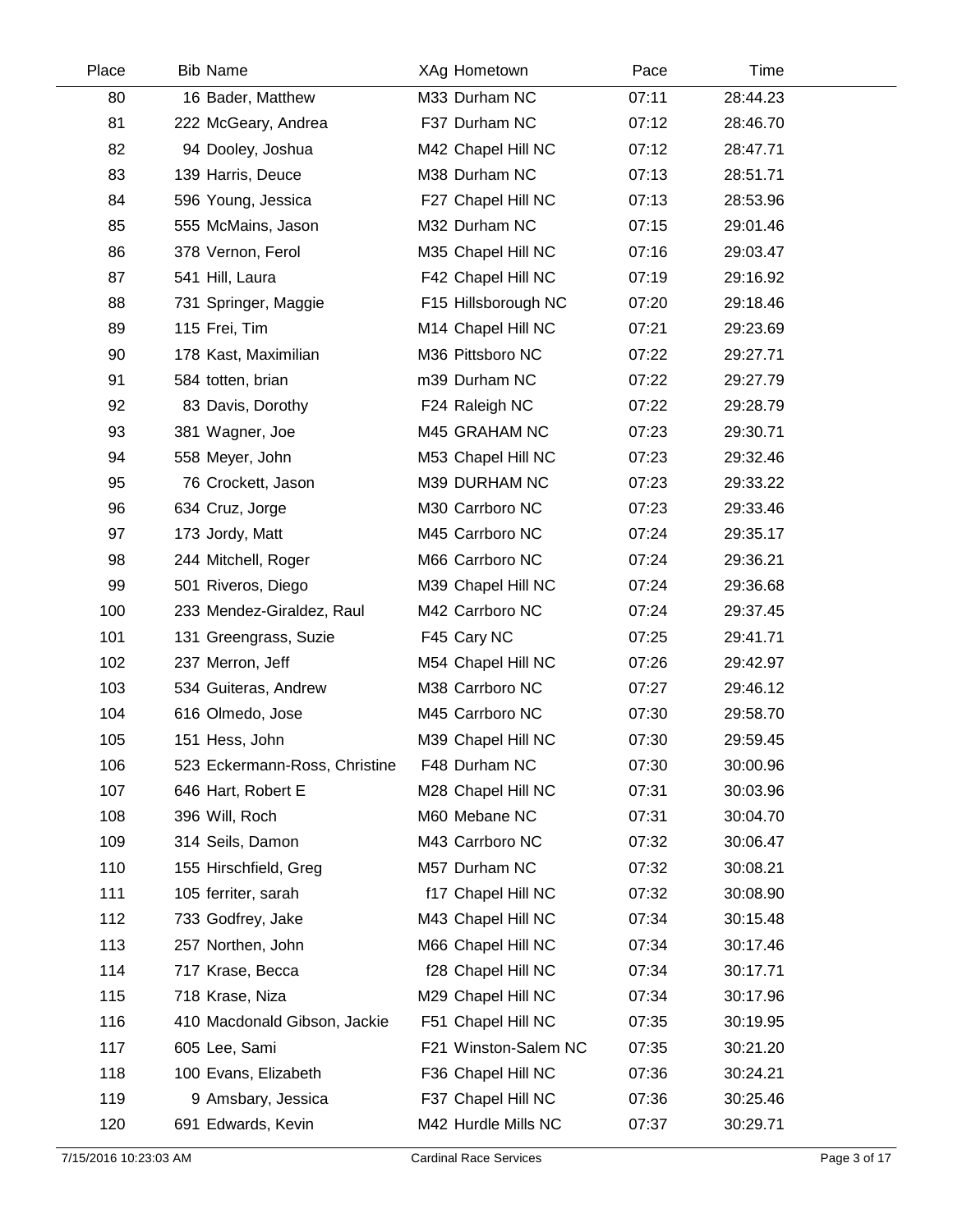| Place | <b>Bib Name</b>           | XAg Hometown        | Pace  | Time     |  |
|-------|---------------------------|---------------------|-------|----------|--|
| 121   | 471 Patterson, Evan       | M48 Chapel Hill NC  | 07:38 | 30:32.21 |  |
| 122   | 97 Duronio, Bob           | M51 Chapel Hill NC  | 07:38 | 30:32.98 |  |
| 123   | 364 Thomas, Jody          | M45 Chapel Hill NC  | 07:38 | 30:33.96 |  |
| 124   | 663 Kolling-Perin, Sharon | F39 Carrboro NC     | 07:39 | 30:34.18 |  |
| 125   | 196 Leahy, Brooke         | F38 Durham NC       | 07:39 | 30:35.45 |  |
| 126   | 673 Candelaria, Carlos    | M44 Cary NC         | 07:39 | 30:35.96 |  |
| 127   | 209 Matera, Kathy         | F53 Chapel Hill NC  | 07:39 | 30:36.46 |  |
| 128   | 117 Gardner, Joanne       | F61 Chapel Hill NC  | 07:40 | 30:40.72 |  |
| 129   | 135 guiteras, raymond     | m41 College Park MD | 07:41 | 30:44.21 |  |
| 130   | 452 Nieman, Jeff          | M39 Chapel Hill NC  | 07:41 | 30:44.22 |  |
| 131   | 643 Grindheim, Jana       | F31 Carrboro NC     | 07:41 | 30:44.98 |  |
| 132   | 23 Barnes, Edward         | M43 Durham NC       | 07:43 | 30:51.00 |  |
| 133   | 22 Barnes, Dwight         | M40 Cary NC         | 07:43 | 30:52.05 |  |
| 134   | 326 skolochenko, sandy    | F29 DURHAM NC       | 07:43 | 30:53.04 |  |
| 135   | 172 Jordan, Gary          | M60 Johnstown OH    | 07:45 | 30:58.71 |  |
| 136   | 639 Hickerson, Jacob      | M15 Chapel Hill NC  | 07:45 | 31:00.51 |  |
| 137   | 574 Saunders, Gary        | M62 Chapel Hill NC  | 07:46 | 31:04.48 |  |
| 138   | 226 McKay, Daniel         | M40 Chapel Hill NC  | 07:47 | 31:09.40 |  |
| 139   | 537 Hemelt, Steve         | M34 Carrboro NC     | 07:47 | 31:09.47 |  |
| 140   | 291 Ramsden, Madeline     | F13 Chapel Hill NC  | 07:47 | 31:09.72 |  |
| 141   | 405 Lee, Sarah            | F28 CARY NC         | 07:49 | 31:14.96 |  |
| 142   | 710 Morosoff, Arturo      | M47 Chapel Hill NC  | 07:49 | 31:15.24 |  |
| 143   | 221 McDaniel, Jane        | F29 Chapel Hill NC  | 07:49 | 31:15.70 |  |
| 144   | 63 Chong, Pearlie         | F33 Chapel Hill NC  | 07:49 | 31:15.99 |  |
| 145   | 586 Urban, Clarissa       | F29 Raleigh NC      | 07:49 | 31:17.22 |  |
| 146   | 585 Trout, Susan          | F42 Chapel Hill NC  | 07:49 | 31:17.23 |  |
| 147   | 725 Lebo, Dana            | F56 Chapel Hill NC  | 07:50 | 31:20.21 |  |
| 148   | 579 Smith, Alison         | F29 Washington DC   | 07:51 | 31:22.73 |  |
| 149   | 160 Hornbeck, Melissa     | F24 Carrboro NC     | 07:51 | 31:23.48 |  |
| 150   | 108 Fiorito, Teresa       | F13 Chapel Hill NC  | 07:51 | 31:25.72 |  |
| 151   | 17 Bailey, Phillip        | M63 Raleigh NC      | 07:51 | 31:25.87 |  |
| 152   | 203 Lobonc, Andy          | M32 Cary NC         | 07:52 | 31:26.96 |  |
| 153   | 699 Burton, Brandon       | M24 Mebane NC       | 07:52 | 31:29.60 |  |
| 154   | 49 Butt, Craig            | M40 DURHAM NC       | 07:54 | 31:35.14 |  |
| 155   | 690 Brown, Daniel         | M29 Carrboro NC     | 07:54 | 31:35.22 |  |
| 156   | 400 Woodbeck, Josh        | M35 Hillsborough NC | 07:54 | 31:35.71 |  |
| 157   | 575 Savage, Eric          | M45 Chapel Hill NC  | 07:55 | 31:39.16 |  |
| 158   | 310 Schmidt, Blaine       | m49 Chapel Hill NC  | 07:56 | 31:42.00 |  |
| 159   | 281 Podkul, Tim           | M35 Chapel Hill NC  | 07:57 | 31:49.73 |  |
| 160   | 700 Jhaveri, Ravi         | M45 DURHAM NC       | 07:59 | 31:54.21 |  |
| 161   | 125 Gordek, Harper        | M38 Chapel Hill NC  | 08:00 | 32:01.85 |  |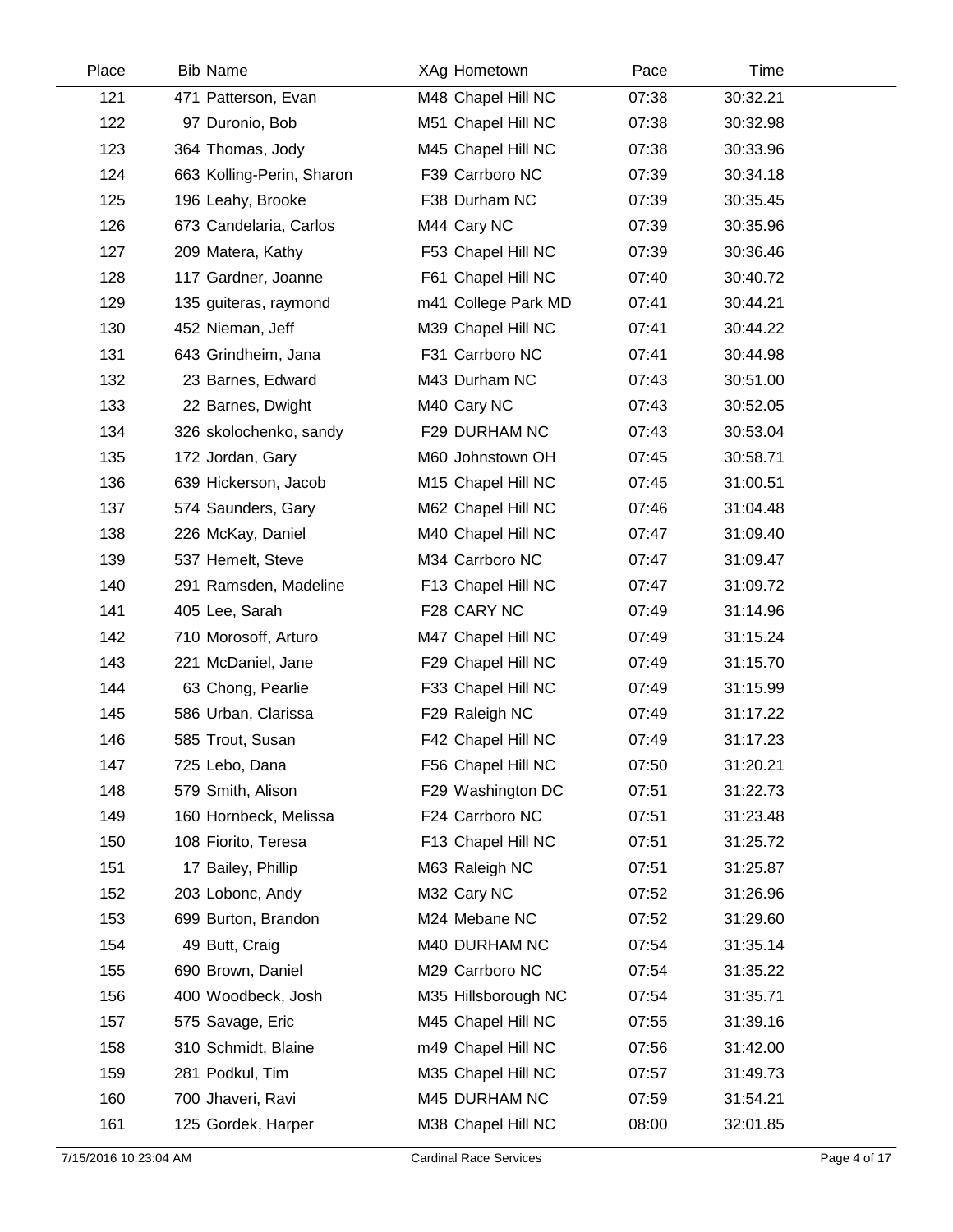| Place | <b>Bib Name</b>             | XAg Hometown       | Pace  | Time     |  |
|-------|-----------------------------|--------------------|-------|----------|--|
| 162   | 500 Astrachan, Adam         | M14 Chapel Hill NC | 08:00 | 32:01.96 |  |
| 163   | 102 Fanning, Alan           | M52 Carrboro NC    | 08:01 | 32:03.21 |  |
| 164   | 305 Rubinas, Pete           | M40 Pittsboro NC   | 08:01 | 32:04.97 |  |
| 165   | 539 Herrick, Jeffrey        | M43 Carrboro NC    | 08:02 | 32:06.71 |  |
| 166   | 417 Weeks, Cyndy            | F52 Carrboro NC    | 08:02 | 32:06.96 |  |
| 167   | 401 Yoder, Jason            | M43 Carrboro NC    | 08:02 | 32:08.22 |  |
| 168   | 187 Kramer, Andrew          | M23 CARY NC        | 08:02 | 32:08.96 |  |
| 169   | 85 Davis, Sonia             | F49 Chapel Hill NC | 08:03 | 32:10.70 |  |
| 170   | 479 Brown, Tenley           | F23 Chapel Hill NC | 08:03 | 32:12.96 |  |
| 171   | 531 Granados, Nicholas      | M13 Carrboro NC    | 08:05 | 32:18.22 |  |
| 172   | 137 Hall, Jonathan          | M32 Chapel Hill NC | 08:06 | 32:22.21 |  |
| 173   | 252 Munoz-Hermoso, Abel     | M41 Carrboro NC    | 08:06 | 32:23.83 |  |
| 174   | 98 Elliott, Julia           | F15 Chapel Hill NC | 08:06 | 32:23.99 |  |
| 175   | 511 Bolon, Roxane           | F15 Chapel Hill NC | 08:06 | 32:23.99 |  |
| 176   | 638 Hickerson, Natalie      | F15 Chapel Hill NC | 08:06 | 32:24.00 |  |
| 177   | 624 Banks, Colin            | M17 Darien CT      | 08:06 | 32:24.71 |  |
| 178   | 171 Jones, Ryan             | M38 Lyman SC       | 08:07 | 32:27.46 |  |
| 179   | 242 Mills, Karin            | F50 Carrboro NC    | 08:08 | 32:33.96 |  |
| 180   | 77 Crosson, John            | M53 Raleigh NC     | 08:10 | 32:40.71 |  |
| 181   | 318 Shank, James            | M56 Chapel Hill NC | 08:10 | 32:40.71 |  |
| 182   | 525 Fiorito, Agustin        | M45 Chapel Hill NC | 08:12 | 32:47.95 |  |
| 183   | 519 Dary, Cori              | F30 Durham NC      | 08:13 | 32:52.45 |  |
| 184   | 581 Telech, Justin          | M35 Carrboro NC    | 08:14 | 32:57.54 |  |
| 185   | 259 Olson, Chris            | M51 Chapel Hill NC | 08:15 | 33:00.08 |  |
| 186   | 133 Griffin, Thomas         | M71 Cary NC        | 08:15 | 33:01.71 |  |
| 187   | 513 Chesser, Susan          | F53 Durham NC      | 08:16 | 33:02.71 |  |
| 188   | 169 Jimenez Diaz, Viridiana | F19 CARY NC        | 08:17 | 33:07.14 |  |
| 189   | 274 Peterson, Val           | M63 Kenwood CA     | 08:17 | 33:08.96 |  |
| 190   | 662 McArdle, Jill           | F57 Chapel Hill NC | 08:17 | 33:09.21 |  |
| 191   | 593 Williamson, Michael     | M34 Garner NC      | 08:18 | 33:10.95 |  |
| 192   | 720 Kurz, Chris             | M41 Washington DC  | 08:18 | 33:13.93 |  |
| 193   | 350 Stolka, Kristen         | F36 Carrboro NC    | 08:19 | 33:15.71 |  |
| 194   | 107 Finnegan, Richard       | M40 Cary NC        | 08:19 | 33:16.46 |  |
| 195   | 530 Graham, Nicholas        | M43 Carrboro NC    | 08:20 | 33:20.00 |  |
| 196   | 697 Harrawood, Emily        | F29 Carrboro NC    | 08:21 | 33:24.46 |  |
| 197   | 2 Alexander, Emily          | F18 Chapel Hill NC | 08:22 | 33:29.22 |  |
| 198   | 250 Mullis, Randy           | M56 Carrboro NC    | 08:22 | 33:30.00 |  |
| 199   | 290 Ramsden, Dale           | M52 Chapel Hill NC | 08:23 | 33:33.22 |  |
| 200   | 571 Quillen, Alan           | M61 Seaford DE     | 08:23 | 33:33.23 |  |
| 201   | 563 Ortez, Mateo            | M29 Carrboro NC    | 08:25 | 33:41.14 |  |
| 202   | 661 Mcdaniel, Marcus        | M29 Chapel Hill NC | 08:27 | 33:47.63 |  |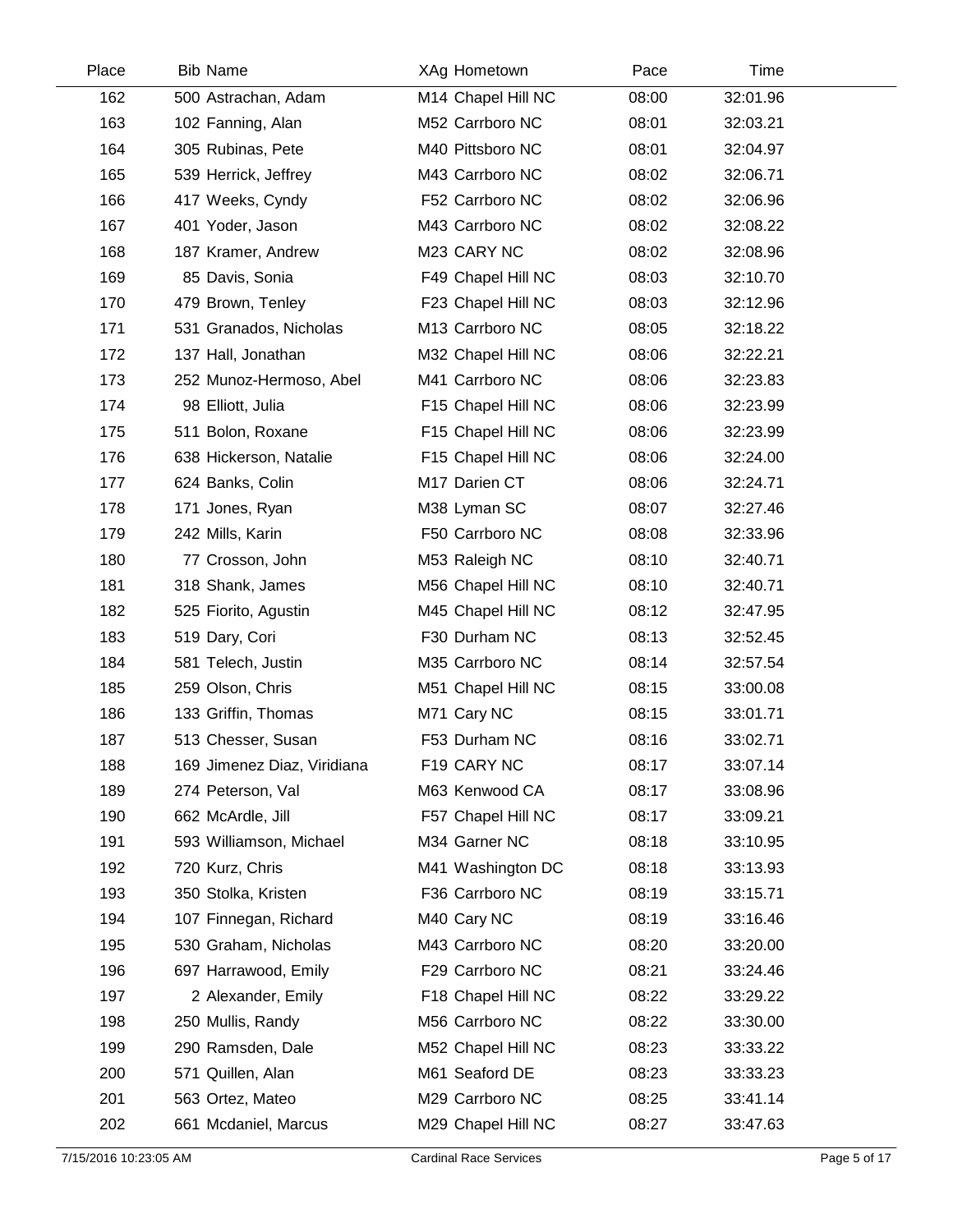| Place | <b>Bib Name</b>         | XAg Hometown        | Pace  | Time     |  |
|-------|-------------------------|---------------------|-------|----------|--|
| 203   | 635 Gay, Michelle       | F46 Chapel Hill NC  | 08:27 | 33:48.45 |  |
| 204   | 507 Benedick, David     | M40 Chapel Hill NC  | 08:27 | 33:49.96 |  |
| 205   | 742 Charney, Amy        | F47 Carrboro NC     | 08:29 | 33:55.22 |  |
| 206   | 180 Kelly, Abby         | F31 Carrboro NC     | 08:29 | 33:55.71 |  |
| 207   | 3 Alexander, John       | M49 Chapel Hill NC  | 08:29 | 33:56.40 |  |
| 208   | 30 Bisanar, Will        | M40 Durham NC       | 08:29 | 33:57.22 |  |
| 209   | 446 Murchison, Matthew  | M36 Chapel Hill NC  | 08:30 | 34:00.47 |  |
| 210   | 546 Lane, Kelli         | F29 Raleigh NC      | 08:30 | 34:01.17 |  |
| 211   | 204 Lopez, Destiny      | F41 Carrboro NC     | 08:30 | 34:01.46 |  |
| 212   | 737 Spichal, Maya       | F31 Chapel Hill NC  | 08:31 | 34:02.46 |  |
| 213   | 687 Schmitz, William    | M44 Chapel Hill NC  | 08:32 | 34:06.46 |  |
| 214   | 88 Dempsey, Lee         | M44 Carrboro NC     | 08:34 | 34:17.20 |  |
| 215   | 211 Matthews, David     | M39 Carrboro NC     | 08:35 | 34:19.49 |  |
| 216   | 61 Cheves, Avery        | F26 Carrboro NC     | 08:35 | 34:19.72 |  |
| 217   | 583 Thomas, Courtney    | M39 Chapel Hill NC  | 08:36 | 34:24.96 |  |
| 218   | 389 Wessell, Laura      | F48 Hillsborough NC | 08:36 | 34:25.52 |  |
| 219   | 565 Painter, Kim        | F39 Chapel Hill NC  | 08:37 | 34:26.46 |  |
| 220   | 44 Brown, Trish         | F21 Falls Church VA | 08:38 | 34:31.15 |  |
| 221   | 197 Li, Vivian          | F58 Durham NC       | 08:39 | 34:35.71 |  |
| 222   | 657 Kevin, Anstrom      | M45 Durham NC       | 08:40 | 34:40.21 |  |
| 223   | 111 Fisher, Daniel      | M40 Durham NC       | 08:40 | 34:41.96 |  |
| 224   | 498 Saleh, Mohamad      | M22 Durham NC       | 08:41 | 34:42.46 |  |
| 225   | 316 Settlemires, Ivy    | F30 Chapel Hill NC  | 08:41 | 34:43.71 |  |
| 226   | 227 McKean, Anna        | F50 Glen Allen VA   | 08:41 | 34:45.47 |  |
| 227   | 70 Collis, Stewart      | M48 Carrboro NC     | 08:42 | 34:48.71 |  |
| 228   | 184 Kinyamu, Harriet    | F51 Cary NC         | 08:42 | 34:49.96 |  |
| 229   | 90 Dennis, Reed         | M32 Goldsboro NC    | 08:43 | 34:50.71 |  |
| 230   | 1 Adler, Evan           | M37 Durham NC       | 08:43 | 34:52.22 |  |
| 231   | 276 Plambeck, Charles   | M55 Princeton NJ    | 08:44 | 34:54.22 |  |
| 232   | 640 Hadler, Wayne       | M62 Carrboro NC     | 08:44 | 34:55.46 |  |
| 233   | 174 Judson, Erin        | F36 Chapel Hill NC  | 08:44 | 34:57.72 |  |
| 234   | 608 Kennedy, Joe        | M55 Chapel Hill NC  | 08:45 | 34:58.71 |  |
| 235   | 194 Lampman, Danielle   | F27 Durham NC       | 08:45 | 35:01.97 |  |
| 236   | 614 Vinas, Sarah        | F34 Chapel Hill NC  | 08:46 | 35:02.21 |  |
| 237   | 672 Singley, Claire     | F24 New York NY     | 08:47 | 35:08.45 |  |
| 238   | 243 Mills, Tina         | F43 Pittsboro NC    | 08:47 | 35:08.69 |  |
| 239   | 386 Weaver, David       | M57 Chapel Hill NC  | 08:47 | 35:08.72 |  |
| 240   | 493 Robinson, Hannah    | F22 Durham NC       | 08:47 | 35:09.33 |  |
| 241   | 499 Mulliken, Benedicte | F51 CARY NC         | 08:48 | 35:11.71 |  |
| 242   | 540 Hill, Dan           | M39 Chapel Hill NC  | 08:48 | 35:13.47 |  |
| 243   | 132 Griffin, Shauna     | F39 Chapel Hill NC  | 08:49 | 35:14.81 |  |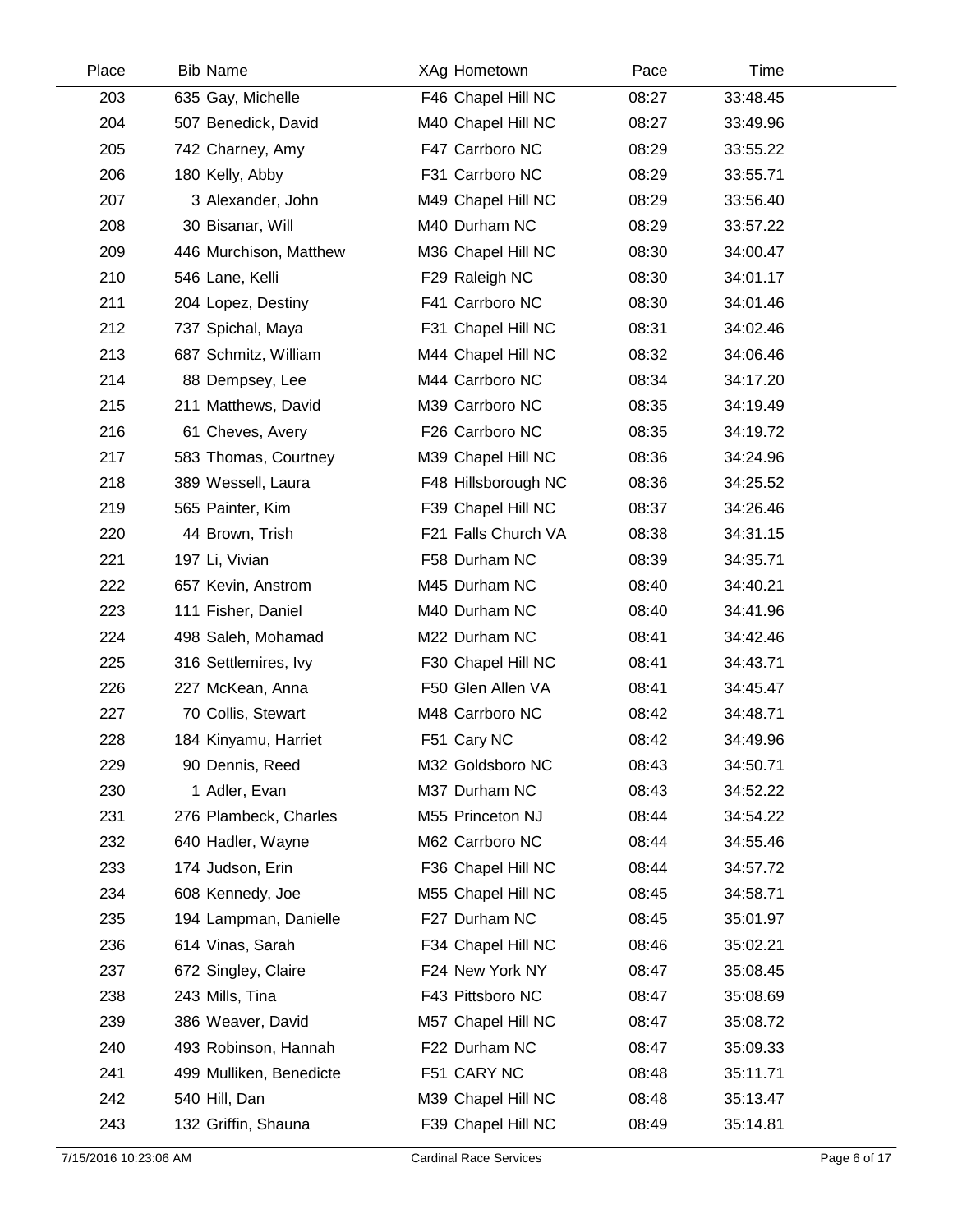| Place | <b>Bib Name</b>         | XAg Hometown       | Pace  | Time     |  |
|-------|-------------------------|--------------------|-------|----------|--|
| 244   | 339 Soher, Patrick      | M8 Chapel Hill NC  | 08:49 | 35:17.67 |  |
| 245   | 656 McLean, John        | M53 Chapel Hill NC | 08:50 | 35:18.49 |  |
| 246   | 538 Hernandez, Jennifer | F29 Durham NC      | 08:50 | 35:18.91 |  |
| 247   | 361 Taylor, Ken         | M53 Chapel Hill NC | 08:50 | 35:19.46 |  |
| 248   | 324 Shubert, Tiffany    | F46 Chapel Hill NC | 08:50 | 35:20.47 |  |
| 249   | 162 Huber, Andy         | M66 Chapel Hill NC | 08:51 | 35:24.96 |  |
| 250   | 288 Prince, Carol       | F24 Carrboro NC    | 08:51 | 35:25.97 |  |
| 251   | 671 Emanuelson, Steve   | M41 Cary NC        | 08:52 | 35:26.72 |  |
| 252   | 215 Mauck, Matt         | M35 Chapel Hill NC | 08:52 | 35:27.97 |  |
| 253   | 512 Campbell, Jeness    | F46 Chapel Hill NC | 08:52 | 35:27.97 |  |
| 254   | 306 Salemson, Jeremy    | M47 Chapel Hill NC | 08:53 | 35:30.71 |  |
| 255   | 678 Wilfley, Ross       | M31 Chapel Hill NC | 08:53 | 35:32.22 |  |
| 256   | 213 Matti, Michael      | M58 Durham NC      | 08:53 | 35:32.70 |  |
| 257   | 677 Wilfley, Leigh      | F29 Chapel Hill NC | 08:53 | 35:32.71 |  |
| 258   | 728 Gravatt, Catherine  | F42 Chapel Hill NC | 08:54 | 35:34.46 |  |
| 259   | 163 Hurant, Carolina    | F34 Chapel Hill NC | 08:54 | 35:35.22 |  |
| 260   | 621 Bigler, Roy         | M48 Siler City NC  | 08:54 | 35:36.71 |  |
| 261   | 741 Godfrey, Logan      | M11 Chapel Hill NC | 08:55 | 35:39.42 |  |
| 262   | 251 Mullis, Robin       | F58 Carrboro NC    | 08:55 | 35:40.35 |  |
| 263   | 10 Anscher, Mitch       | M61 Richmond VA    | 08:55 | 35:40.95 |  |
| 264   | 522 dye, aaron          | m42 Chapel Hill NC | 08:55 | 35:41.46 |  |
| 265   | 722 Miller, Melissa     | F42 Chapel Hill NC | 08:56 | 35:42.23 |  |
| 266   | 613 Hirschman, Caitlin  | f44 Chapel Hill NC | 08:56 | 35:42.48 |  |
| 267   | 144 Harwell, Jane       | F53 Carrboro NC    | 08:56 | 35:43.46 |  |
| 268   | 416 Hannay, Megan       | F28 Durham NC      | 08:56 | 35:43.97 |  |
| 269   | 183 King, Roxanne       | F30 Carrboro NC    | 08:56 | 35:43.99 |  |
| 270   | 556 McVeigh, Patrick    | M55 Chapel Hill NC | 08:56 | 35:44.48 |  |
| 271   | 418 Aydemir, Metin      | M56 Durham NC      | 08:56 | 35:44.72 |  |
| 272   | 362 Teitelbaum, Deb     | F48 Durham NC      | 08:56 | 35:45.47 |  |
| 273   | 668 Cox, Jeremy         | M36 St Louis MO    | 08:56 | 35:45.96 |  |
| 274   | 670 Singley, Catherine  | F56 Chapel Hill NC | 08:58 | 35:51.23 |  |
| 275   | 491 Petrin, Kerri       | F35 Chapel Hill NC | 08:58 | 35:53.18 |  |
| 276   | 413 Rosenfeld, Carol    | F33 DURHAM NC      | 09:01 | 36:02.97 |  |
| 277   | 323 Short, Andrea       | F37 Cary NC        | 09:01 | 36:03.46 |  |
| 278   | 190 la via, maria       | f52 Chapel Hill NC | 09:02 | 36:08.47 |  |
| 279   | 524 Elliott, Joanneke   | F52 Chapel Hill NC | 09:03 | 36:10.71 |  |
| 280   | 388 Webb, Mike          | M62 Snow Camp NC   | 09:04 | 36:15.22 |  |
| 281   | 415 Caviness, Lewis     | M53 Carrboro NC    | 09:04 | 36:16.48 |  |
| 282   | 601 Simon, Abbe         | F43 Chapel Hill NC | 09:04 | 36:16.53 |  |
| 283   | 680 Garcia, Rhoda       | F35 Raleigh NC     | 09:05 | 36:18.46 |  |
| 284   | 576 Scott, Kate         | F37 Chapel Hill NC | 09:05 | 36:20.47 |  |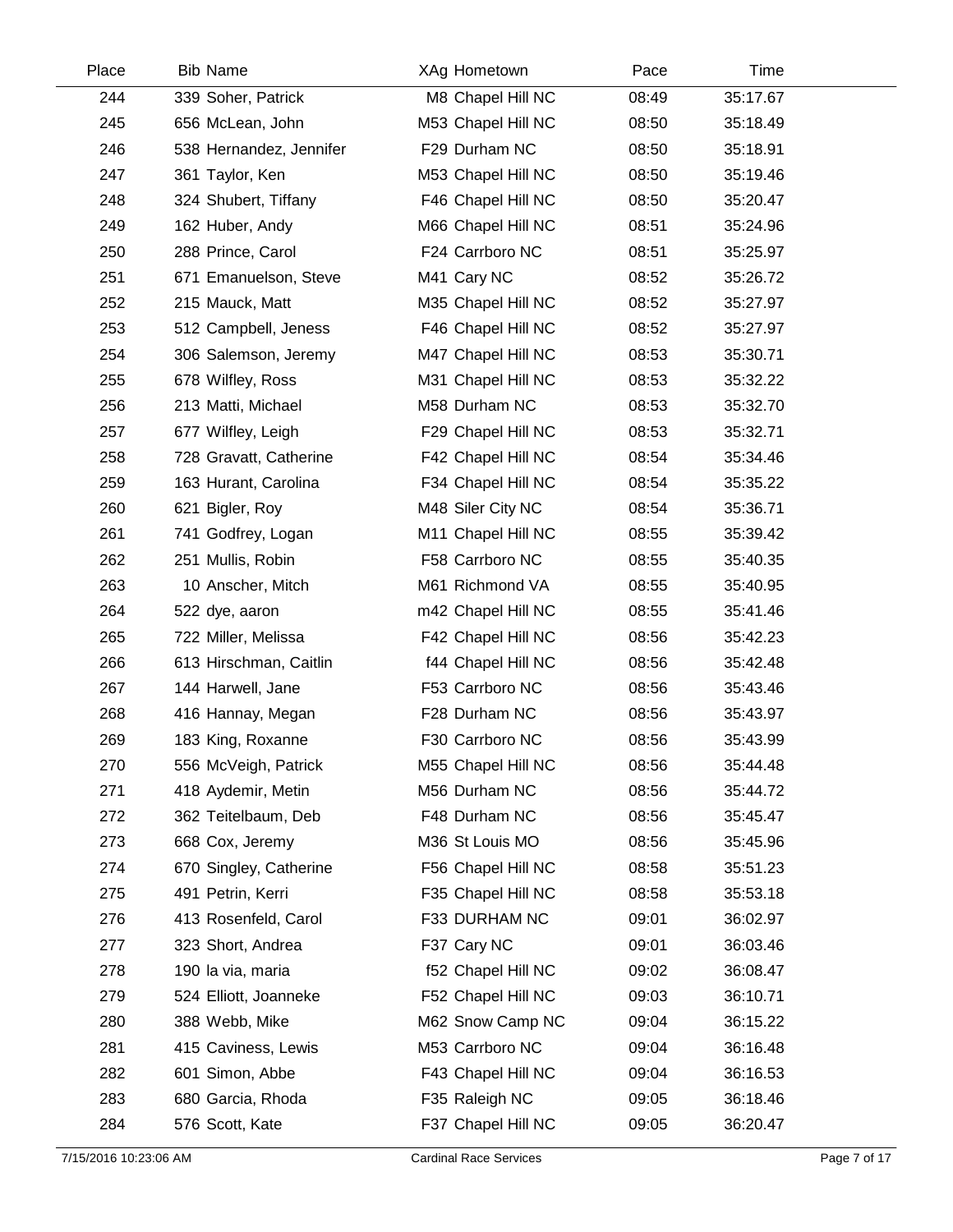| Place | <b>Bib Name</b>           | XAg Hometown       | Pace  | Time     |  |
|-------|---------------------------|--------------------|-------|----------|--|
| 285   | 552 mandeville-long, anne | f57 Chapel Hill NC | 09:05 | 36:20.71 |  |
| 286   | 548 long, robert          | m65 Chapel Hill NC | 09:05 | 36:20.72 |  |
| 287   | 191 Lacava, Gina          | F48 Chapel Hill NC | 09:05 | 36:20.97 |  |
| 288   | 744 Ali, Omar             | M36 Apex NC        | 09:06 | 36:22.20 |  |
| 289   | 273 Peterson, Nora        | F23 DURHAM NC      | 09:06 | 36:22.47 |  |
| 290   | 595 Zevallos, Juliette    | F33 Chapel Hill NC | 09:06 | 36:25.71 |  |
| 291   | 283 Porter, Greg          | M54 Carrboro NC    | 09:07 | 36:28.47 |  |
| 292   | 185 Knight, Stewart       | M28 Washington DC  | 09:08 | 36:31.21 |  |
| 293   | 351 Storie, Hollie        | F32 Vilas NC       | 09:08 | 36:32.96 |  |
| 294   | 148 Hayworth, Aaron       | M24 Chapel Hill NC | 09:09 | 36:35.25 |  |
| 295   | 24 Barnes, Eileen         | F34 Durham NC      | 09:10 | 36:39.22 |  |
| 296   | 696 Dibiase, Lauren       | F38 Durham NC      | 09:10 | 36:39.47 |  |
| 297   | 320 Sherman, Jennifer     | F35 Chapel Hill NC | 09:10 | 36:39.96 |  |
| 298   | 289 Raby, Judy            | F49 Chapel Hill NC | 09:11 | 36:44.71 |  |
| 299   | 53 Caress, Lula           | F10 Chapel Hill NC | 09:11 | 36:45.22 |  |
| 300   | 403 Zikry, Mohammed       | M51 Chapel Hill NC | 09:12 | 36:48.63 |  |
| 301   | 52 Caren, Neal            | M43 Chapel Hill NC | 09:12 | 36:48.97 |  |
| 302   | 31 Bissmeyer, Hannah      | F32 Durham NC      | 09:12 | 36:49.21 |  |
| 303   | 562 Nason, Ellen          | F53 Chapel Hill NC | 09:12 | 36:49.21 |  |
| 304   | 93 Donica, Kimberly       | F45 Chapel Hill NC | 09:14 | 36:57.71 |  |
| 305   | 248 Morrison, Bill        | M48 Durham NC      | 09:16 | 37:03.46 |  |
| 306   | 275 Pierce, Kathleen      | F38 Carrboro NC    | 09:16 | 37:04.72 |  |
| 307   | 368 Thuesen, Sarah        | F43 Carrboro NC    | 09:16 | 37:04.97 |  |
| 308   | 32 Bloom, Kerry           | M62 Chapel Hill NC | 09:17 | 37:06.91 |  |
| 309   | 688 Kohrman, Richard      | M68 Mebane NC      | 09:17 | 37:07.71 |  |
| 310   | 665 Copeland, Valerie     | F48 Chapel Hill NC | 09:17 | 37:09.46 |  |
| 311   | 527 Gambill, Renee        | F45 Chapel Hill NC | 09:18 | 37:11.97 |  |
| 312   | 338 Smith Leissner, Robin | F39 Durham NC      | 09:18 | 37:12.71 |  |
| 313   | 150 Hecker, Lisa          | F40 Mebane NC      | 09:19 | 37:17.46 |  |
| 314   | 136 Guy, Cid              | F53 Chapel Hill NC | 09:19 | 37:17.48 |  |
| 315   | 521 Dixon, Bob            | M57 Chapel Hill NC | 09:20 | 37:18.21 |  |
| 316   | 304 Rubinas, Patrick      | M12 Pittsboro NC   | 09:20 | 37:18.99 |  |
| 317   | 62 Chiesa, George         | M63 Chapel Hill NC | 09:20 | 37:21.48 |  |
| 318   | 207 Maner, Joel           | M41 Durham NC      | 09:21 | 37:22.23 |  |
| 319   | 149 Hecker, Brad          | M45 Mebane NC      | 09:21 | 37:22.72 |  |
| 320   | 253 Najera, Cristin       | F37 Durham NC      | 09:21 | 37:23.73 |  |
| 321   | 732 Salerno, Jessica      | F39 Chapel Hill NC | 09:21 | 37:24.72 |  |
| 322   | 308 Schliebe, Erich       | M41 Pittsboro NC   | 09:22 | 37:26.74 |  |
| 323   | 309 Schliebe, Kate        | F40 Pittsboro NC   | 09:22 | 37:27.02 |  |
| 324   | 560 Mouw, Sheri           | F48 Chapel Hill NC | 09:22 | 37:29.47 |  |
| 325   | 508 Blake, John           | M58 Chapel Hill NC | 09:23 | 37:30.97 |  |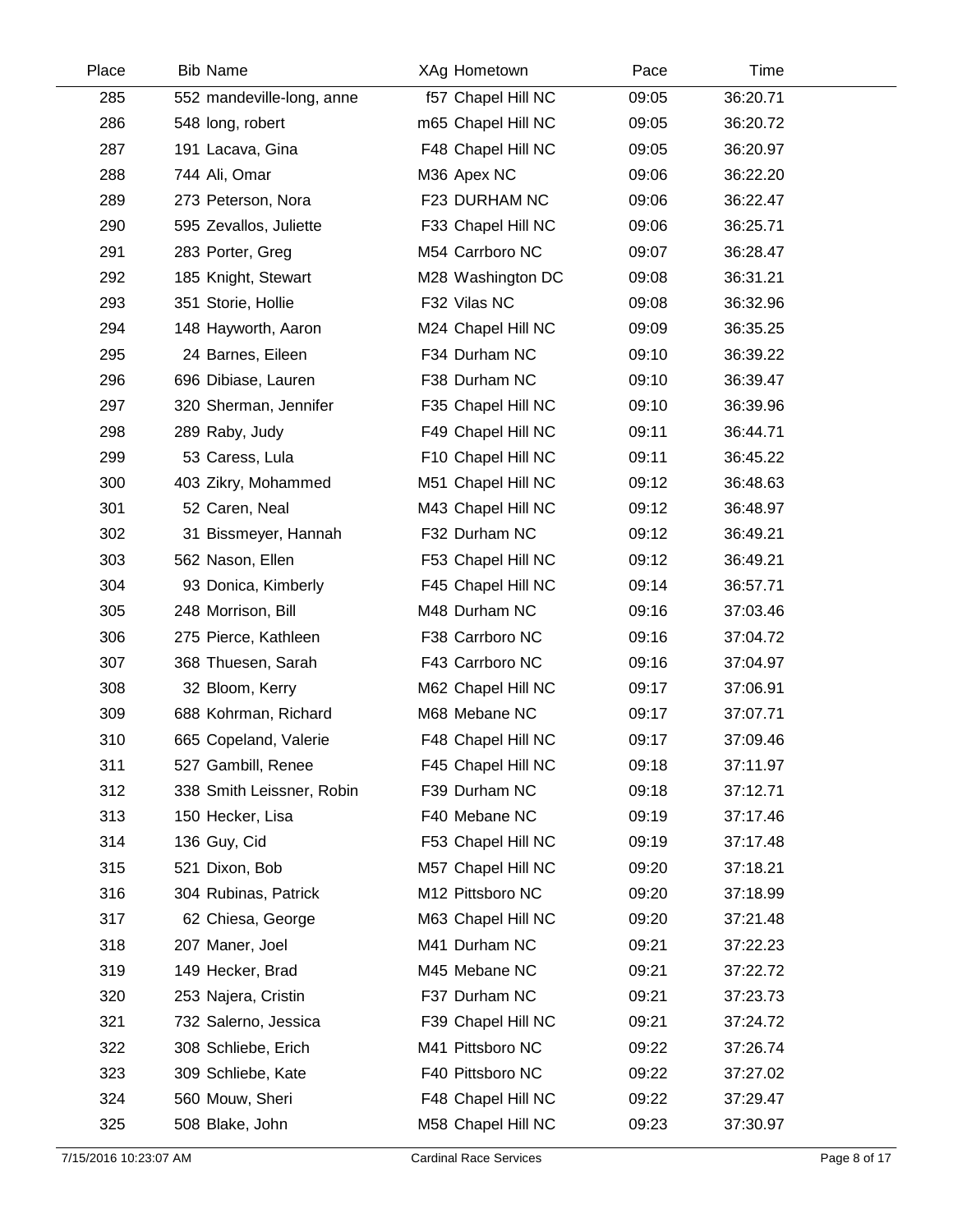| Place | <b>Bib Name</b>            | XAg Hometown        | Pace  | Time     |  |
|-------|----------------------------|---------------------|-------|----------|--|
| 326   | 293 Rawling, Richard       | M58 Cary NC         | 09:23 | 37:32.96 |  |
| 327   | 175 Kadens, Marcia         | F53 Long Grove IL   | 09:24 | 37:36.46 |  |
| 328   | 627 Kirsch, Joe            | M49 Butner NC       | 09:25 | 37:38.21 |  |
| 329   | 494 Hanson, Margaret       | F42 Carrboro NC     | 09:25 | 37:39.96 |  |
| 330   | 618 gooden, dana           | F50 Hillsborough NC | 09:25 | 37:39.97 |  |
| 331   | 607 Andrews, Chelsea       | F21 DURHAM NC       | 09:25 | 37:40.21 |  |
| 332   | 636 Stein, Jaime           | F44 Chapel Hill NC  | 09:25 | 37:40.46 |  |
| 333   | 577 Seaman, Taylor         | F21 Durham NC       | 09:25 | 37:40.48 |  |
| 334   | 307 Sanoff, Hanna          | F41 Chapel Hill NC  | 09:26 | 37:43.20 |  |
| 335   | 488 Demarcus, Forrest      | M39 Carrboro NC     | 09:26 | 37:43.22 |  |
| 336   | 198 Libby, Taylor          | F34 Carrboro NC     | 09:26 | 37:43.96 |  |
| 337   | 454 Nieman, Stephanie      | F32 Chapel Hill NC  | 09:27 | 37:49.72 |  |
| 338   | 667 McNaughton, Michelle   | F42 Chapel Hill NC  | 09:28 | 37:51.11 |  |
| 339   | 698 Holder, Kaye           | F66 Raleigh NC      | 09:28 | 37:53.21 |  |
| 340   | 714 Lekan, Deborah         | F61 Chapel Hill NC  | 09:28 | 37:53.48 |  |
| 341   | 51 Calabrese, Emma         | F28 Carrboro NC     | 09:29 | 37:57.22 |  |
| 342   | 299 Rose, Peggy            | F60 Raleigh NC      | 09:30 | 37:58.95 |  |
| 343   | 298 Rose, Greg             | M61 Raleigh NC      | 09:30 | 37:59.46 |  |
| 344   | 347 Steinberg, Michael     | M43 Chapel Hill NC  | 09:31 | 38:04.96 |  |
| 345   | 325 simmonds, junior       | M48 Durham NC       | 09:31 | 38:05.71 |  |
| 346   | 623 Rives, Don             | M55 Chapel Hill NC  | 09:31 | 38:05.80 |  |
| 347   | 738 Morris, Ingrid         | F40 Carrboro NC     | 09:32 | 38:08.21 |  |
| 348   | 114 Franklin, Jessica      | F24 Lakehurst NJ    | 09:33 | 38:10.73 |  |
| 349   | 7 Alston, Kwame            | M22 Carrboro NC     | 09:34 | 38:14.71 |  |
| 350   | 532 Grill, Julie           | F52 Chapel Hill NC  | 09:35 | 38:19.47 |  |
| 351   | 46 Burr, Matt              | M36 Carrboro NC     | 09:35 | 38:19.71 |  |
| 352   | 186 Koziara, Tanya         | F45 Chapel Hill NC  | 09:36 | 38:24.21 |  |
| 353   | 224 McHenry, Troy          | M37 Durham NC       | 09:38 | 38:31.26 |  |
| 354   | 529 Glass-Steel, Christine | F41 Chapel Hill NC  | 09:38 | 38:32.48 |  |
| 355   | 470 Fitzgerald, Abby       | F37 Chapel Hill NC  | 09:38 | 38:33.97 |  |
| 356   | 466 Pomer, Alex            | M29 Chapel Hill NC  | 09:39 | 38:34.21 |  |
| 357   | 465 Strickland, Lauren     | F29 Chapel Hill NC  | 09:39 | 38:34.24 |  |
| 358   | 598 Williams, Crystal      | F42 Durham NC       | 09:39 | 38:35.95 |  |
| 359   | 357 Sun, Zu-Wen            | M56 Chapel Hill NC  | 09:40 | 38:39.71 |  |
| 360   | 260 Oran, Courtney         | F19 Spring TX       | 09:40 | 38:40.71 |  |
| 361   | 230 McKean, Paul           | M51 Glen Allen VA   | 09:40 | 38:41.46 |  |
| 362   | 21 Barlow, Caroline        | F41 Pittsboro NC    | 09:41 | 38:45.42 |  |
| 363   | 566 Painter, Todd          | M46 Chapel Hill NC  | 09:41 | 38:45.71 |  |
| 364   | 37 Bowers, David           | M42 Carrboro NC     | 09:42 | 38:46.96 |  |
| 365   | 292 Ratner, Shana          | F36 Carrboro NC     | 09:42 | 38:47.46 |  |
| 366   | 166 Jacobs, George         | M57 Pittsboro NC    | 09:43 | 38:51.46 |  |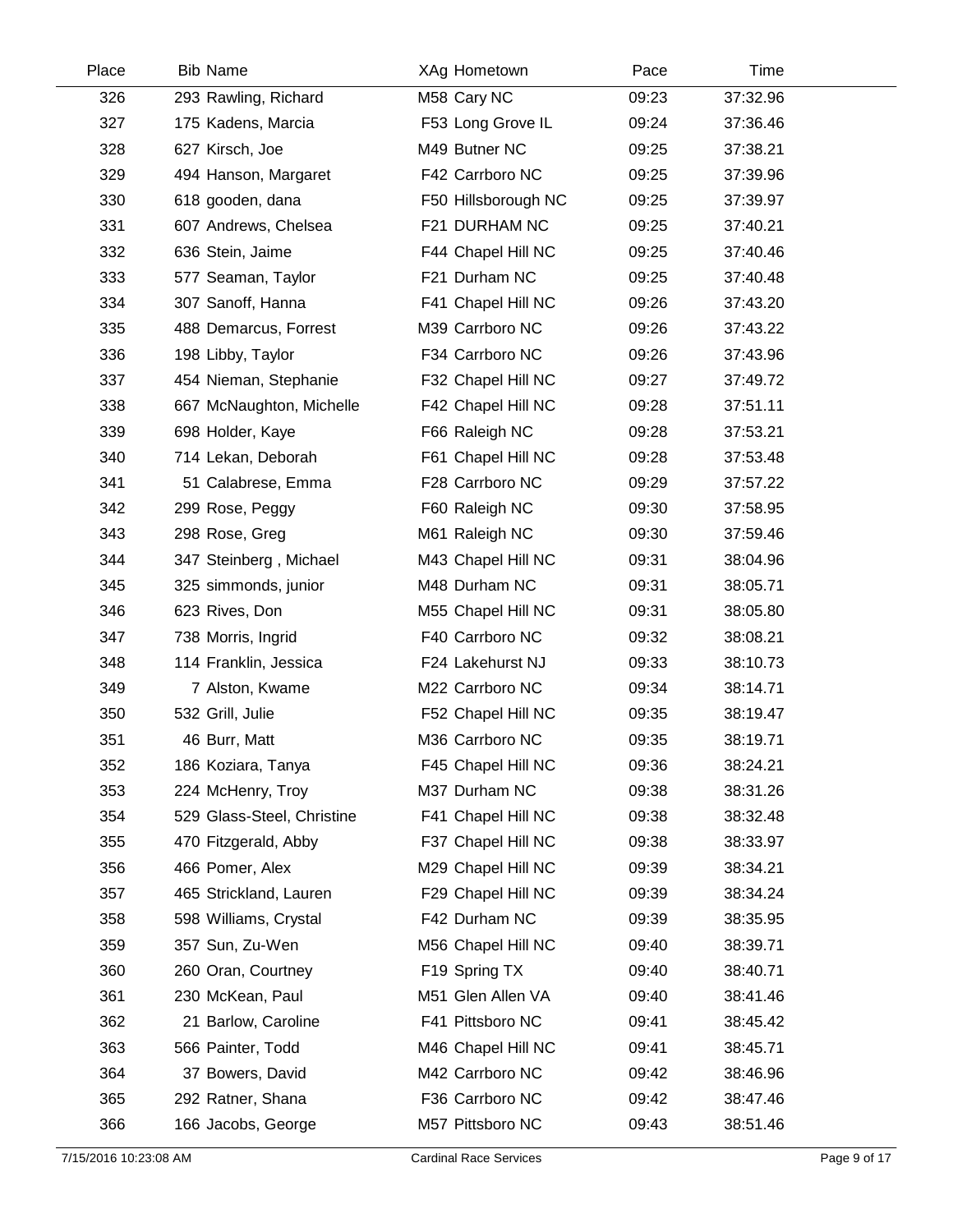| Place | <b>Bib Name</b>         | XAg Hometown        | Pace  | Time     |  |
|-------|-------------------------|---------------------|-------|----------|--|
| 367   | 81 Dalva-Baird, Zachary | M9 Chapel Hill NC   | 09:45 | 39:00.47 |  |
| 368   | 716 Ndugga, Nambi       | F24 Chapel Hill NC  | 09:45 | 39:01.72 |  |
| 369   | 206 Madden, Michael     | M61 Chapel Hill NC  | 09:45 | 39:01.72 |  |
| 370   | 543 kauftheil, ari      | m13 Chapel Hill NC  | 09:46 | 39:04.95 |  |
| 371   | 67 Clemons, Jeffrey     | M33 Chapel Hill NC  | 09:46 | 39:04.96 |  |
| 372   | 179 Kauftheil, Randy    | M57 Chapel Hill NC  | 09:46 | 39:05.70 |  |
| 373   | 36 Bourne, Linda        | F52 Carrboro NC     | 09:47 | 39:07.21 |  |
| 374   | 569 Petrin, Pete        | M59 Hillsborough NC | 09:47 | 39:09.39 |  |
| 375   | 123 Goldman, Brian      | m50 Chapel Hill NC  | 09:48 | 39:11.21 |  |
| 376   | 694 Moore, Tyler        | M46 Garner NC       | 09:48 | 39:13.23 |  |
| 377   | 6 Allen, Jeff           | M50 Hillsborough NC | 09:49 | 39:15.96 |  |
| 378   | 177 Karpinos, Ralph     | M66 Chapel Hill NC  | 09:49 | 39:16.21 |  |
| 379   | 346 Steinberg, Lynn     | F41 Chapel Hill NC  | 09:49 | 39:17.21 |  |
| 380   | 294 Richardson, Julie   | F53 Chapel Hill NC  | 09:49 | 39:17.50 |  |
| 381   | 80 Dais, Jaslin         | F27 Chapel Hill NC  | 09:50 | 39:18.23 |  |
| 382   | 268 Partner, Kelly      | F27 Durham NC       | 09:50 | 39:19.43 |  |
| 383   | 296 Rogers, Catherine   | F32 Chapel Hill NC  | 09:50 | 39:20.21 |  |
| 384   | 267 Partner, Darryl     | M55 Omaha NE        | 09:50 | 39:20.23 |  |
| 385   | 689 Grauer, Bernard     | M42 Chapel Hill NC  | 09:50 | 39:20.96 |  |
| 386   | 517 Cross, Alexander    | M35 Chapel Hill NC  | 09:51 | 39:22.21 |  |
| 387   | 497 Ohletz, Jodi        | F41 Chapel Hill NC  | 09:51 | 39:23.80 |  |
| 388   | 345 Statts, Robert      | M28 Chapel Hill NC  | 09:51 | 39:23.96 |  |
| 389   | 25 Bauer, Dana          | F41 Durham NC       | 09:51 | 39:25.31 |  |
| 390   | 570 Porter, Tina        | F41 DURHAM NC       | 09:51 | 39:25.71 |  |
| 391   | 518 Cross, Allyson      | F36 Chapel Hill NC  | 09:52 | 39:26.22 |  |
| 392   | 743 Swimm, Kelly        | F35 Chapel Hill NC  | 09:52 | 39:27.21 |  |
| 393   | 652 Allen, Isabelle     | F19 Hillsborough NC | 09:52 | 39:29.91 |  |
| 394   | 664 Rath, Martha        | F45 Chapel Hill NC  | 09:53 | 39:31.48 |  |
| 395   | 66 Clark, Kelly         | F59 Chapel Hill NC  | 09:53 | 39:31.71 |  |
| 396   | 515 Collins, Ann        | F36 Carrboro NC     | 09:53 | 39:32.70 |  |
| 397   | 217 McAvoy, Greg        | M55 Chapel Hill NC  | 09:54 | 39:36.23 |  |
| 398   | 280 Plambeck, Sue       | F53 Princeton NJ    | 09:54 | 39:36.47 |  |
| 399   | 603 Cowell, Jason       | M41 Apex NC         | 09:55 | 39:39.17 |  |
| 400   | 602 Cowell, Hannah      | F10 Apex NC         | 09:55 | 39:39.23 |  |
| 401   | 516 Cotter, Rachel      | F38 Chapel Hill NC  | 09:56 | 39:42.71 |  |
| 402   | 366 Thorn, rosemary     | F61 Chapel Hill NC  | 09:56 | 39:44.22 |  |
| 403   | 26 Baumler, Katherine   | F42 Chapel Hill NC  | 09:57 | 39:46.96 |  |
| 404   | 301 Rosen, Norm         | m62 Chapel Hill NC  | 09:57 | 39:48.19 |  |
| 405   | 686 Chao, Pyro          | M43 Raleigh NC      | 09:58 | 39:53.96 |  |
| 406   | 358 Surh, Jerry         | M77 Carrboro NC     | 09:59 | 39:55.33 |  |
| 407   | 483 Yova, Frederique    | F43 Chapel Hill NC  | 10:00 | 39:59.99 |  |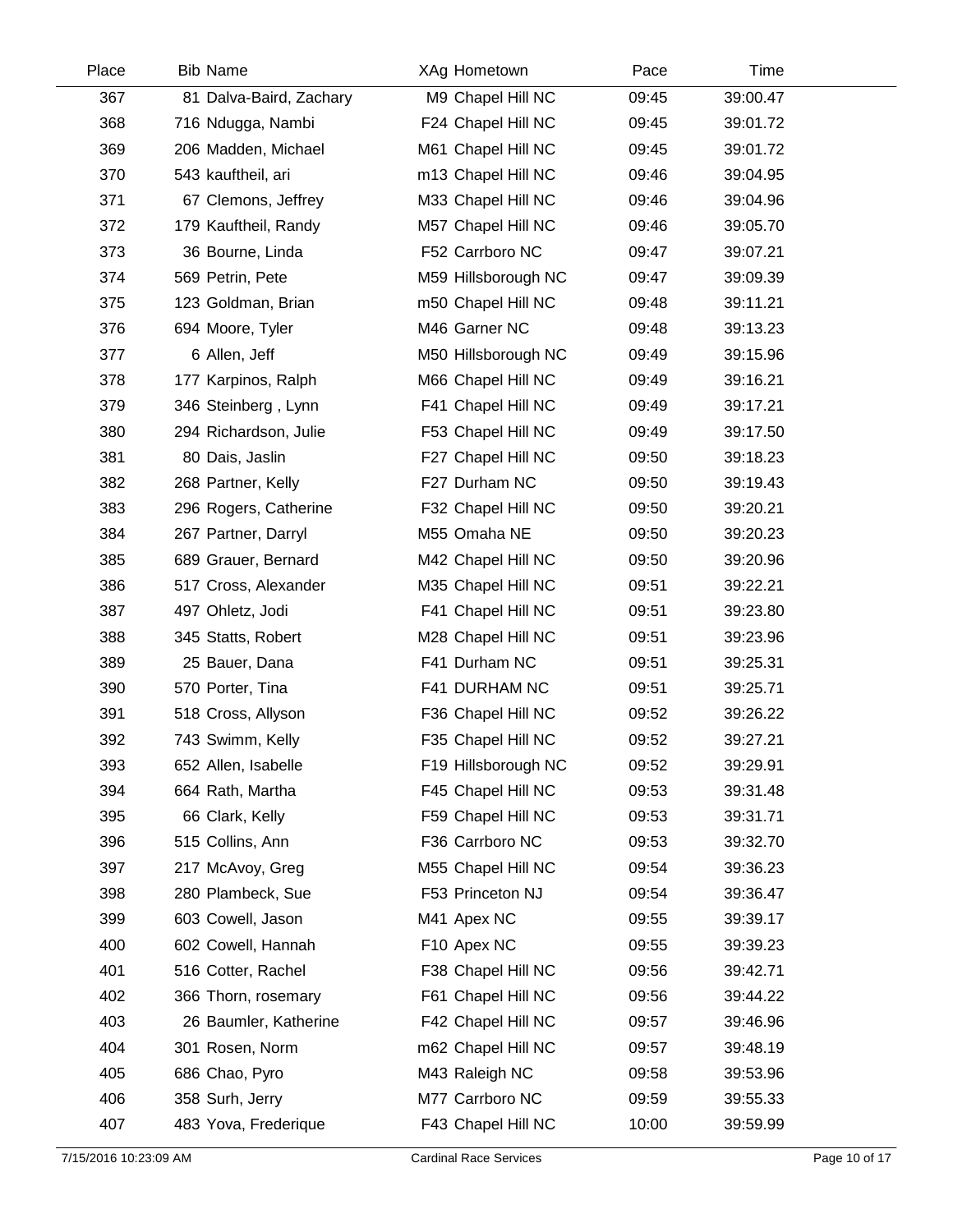| Place | <b>Bib Name</b>          | XAg Hometown        | Pace  | Time     |  |
|-------|--------------------------|---------------------|-------|----------|--|
| 408   | 359 Sutherland, Richard  | M56 Chapel Hill NC  | 10:00 | 40:00.47 |  |
| 409   | 726 Graham, Mark         | M62 Cary NC         | 10:00 | 40:01.11 |  |
| 410   | 707 Santoianni, Michael  | M48 Durham NC       | 10:01 | 40:04.46 |  |
| 411   | 703 Baumgarden, Tonja    | F34 Pittsboro NC    | 10:02 | 40:09.22 |  |
| 412   | 599 Goolsby, Rachel      | F42 Pittsboro NC    | 10:03 | 40:10.17 |  |
| 413   | 385 Watterson, Carolyn   | F49 Pittsboro NC    | 10:03 | 40:11.22 |  |
| 414   | 120 Gartman, Jamie       | M62 GRAHAM NC       | 10:03 | 40:11.46 |  |
| 415   | 4 Alexander, Karen       | F51 Chapel Hill NC  | 10:03 | 40:13.22 |  |
| 416   | 481 Horton, Julie        | F59 Chapel Hill NC  | 10:04 | 40:15.46 |  |
| 417   | 265 Papazoglou, Leah     | F8 Chapel Hill NC   | 10:05 | 40:21.97 |  |
| 418   | 266 Papazoglou, Michael  | M45 Chapel Hill NC  | 10:06 | 40:22.01 |  |
| 419   | 653 Andrade, Ineida      | F36 Boston MA       | 10:07 | 40:27.12 |  |
| 420   | 651 Correia, Joao        | M48 Durham NC       | 10:07 | 40:27.46 |  |
| 421   | 606 Larson, Anna         | F38 Durham NC       | 10:09 | 40:34.21 |  |
| 422   | 434 Heine, Amy           | F49 Chapel Hill NC  | 10:09 | 40:37.97 |  |
| 423   | 406 Henningsen, Carrie   | F52 Snow Camp NC    | 10:10 | 40:38.21 |  |
| 424   | 72 CORKEN, JAMES         | M49 Hillsborough NC | 10:10 | 40:40.71 |  |
| 425   | 337 Smith, Laurie        | F59 Chapel Hill NC  | 10:11 | 40:45.22 |  |
| 426   | 246 Moore, Kristin       | F44 Durham NC       | 10:11 | 40:45.32 |  |
| 427   | 269 Patrick, Eileen      | F42 Apex NC         | 10:12 | 40:47.48 |  |
| 428   | 420 Thomas, Jill         | F44 DURHAM NC       | 10:13 | 40:51.46 |  |
| 429   | 43 Broome, Lisa          | F35 Chapel Hill NC  | 10:13 | 40:52.97 |  |
| 430   | 311 Schmitt, Cali        | F35 Durham NC       | 10:14 | 40:56.80 |  |
| 431   | 369 Tosetto, Valeria     | F36 Durham NC       | 10:15 | 40:58.96 |  |
| 432   | 11 Arnel, Tom            | M53 Carrboro NC     | 10:15 | 41:00.70 |  |
| 433   | 92 Dickinson, Theresa    | F32 Durham NC       | 10:16 | 41:02.21 |  |
| 434   | 580 Soto, Linda Carolina | F48 Carrboro NC     | 10:16 | 41:05.21 |  |
| 435   | 130 Greene, Deb          | F59 Chapel Hill NC  | 10:17 | 41:06.45 |  |
| 436   | 159 Hopper, Marie        | F36 Pittsboro NC    | 10:17 | 41:08.47 |  |
| 437   | 264 Pait, Allison        | F38 Oak Ridge NC    | 10:17 | 41:08.47 |  |
| 438   | 119 Garrison, Jordan     | F24 Raleigh NC      | 10:18 | 41:10.72 |  |
| 439   | 489 Piontak, Corrie      | F40 Chapel Hill NC  | 10:18 | 41:11.73 |  |
| 440   | 445 Hanami, Erika        | F35 Chapel Hill NC  | 10:18 | 41:12.46 |  |
| 441   | 547 Leganza, Alicia      | F30 Durham NC       | 10:18 | 41:13.73 |  |
| 442   | 450 Jacobson, Heather    | F34 Durham NC       | 10:19 | 41:14.48 |  |
| 443   | 158 Holloman, Edith      | F57 Chapel Hill NC  | 10:19 | 41:14.49 |  |
| 444   | 705 Schulman, Ariel      | M37 Chapel Hill NC  | 10:22 | 41:26.22 |  |
| 445   | 683 Hackney, Loretta     | F47 Chapel Hill NC  | 10:22 | 41:27.71 |  |
| 446   | 188 Kremer, Chris        | M29 Hillsborough NC | 10:24 | 41:35.23 |  |
| 447   | 189 Kremer, Emily        | F29 Hillsborough NC | 10:24 | 41:36.21 |  |
| 448   | 611 Johnson, Jodie       | F52 Hillsborough NC | 10:27 | 41:46.27 |  |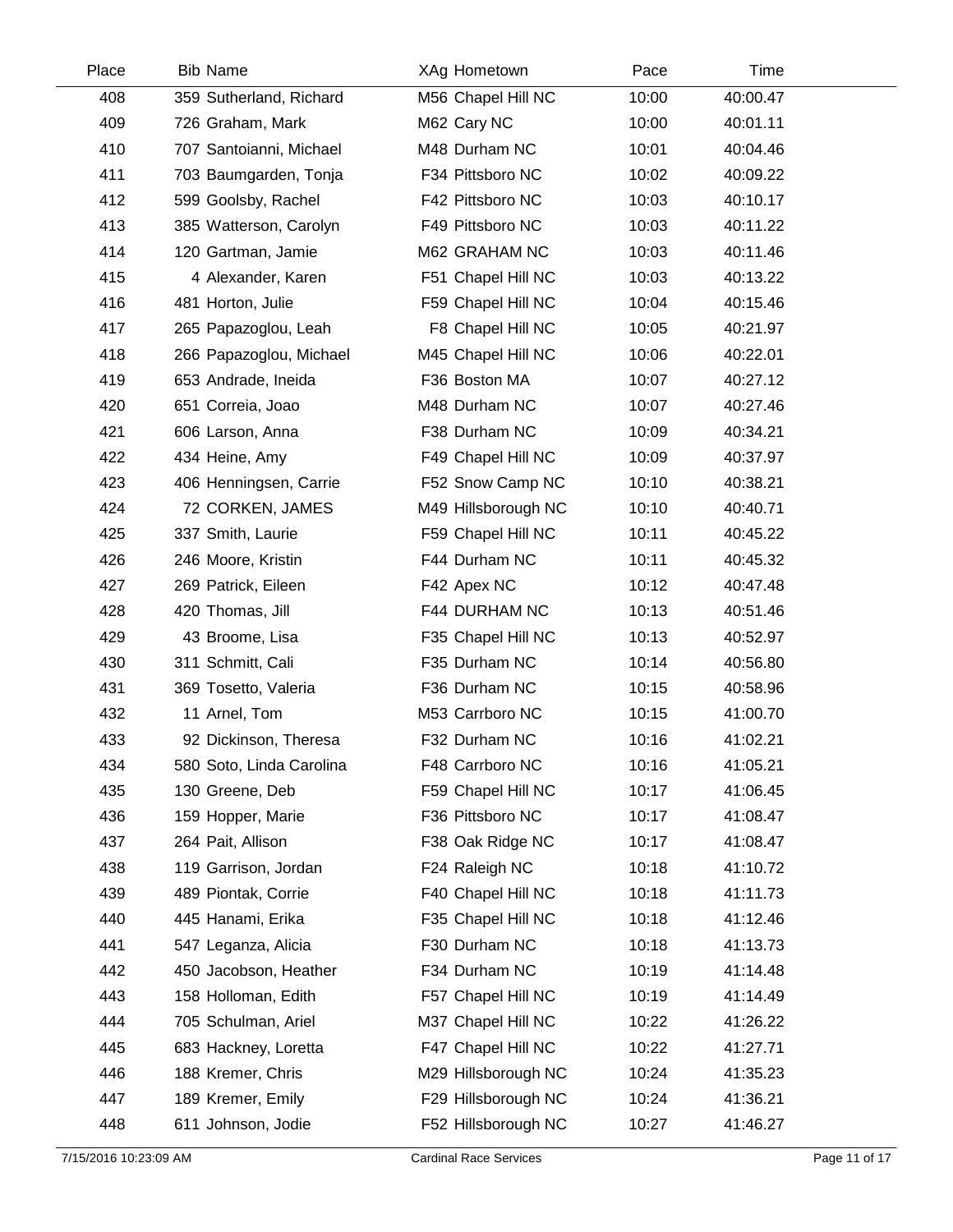| Place | <b>Bib Name</b>         | XAg Hometown        | Pace  | Time     |  |
|-------|-------------------------|---------------------|-------|----------|--|
| 449   | 604 Louder, Tawnya      | F45 Chapel Hill NC  | 10:27 | 41:46.71 |  |
| 450   | 390 Wessell, Sarah      | F39 Chapel Hill NC  | 10:27 | 41:47.47 |  |
| 451   | 214 Mauck, Krista       | M39 Chapel Hill NC  | 10:27 | 41:48.93 |  |
| 452   | 561 Murphy, Ann         | F37 Carrboro NC     | 10:27 | 41:48.97 |  |
| 453   | 89 Dennis, Bill         | M61 Roswell GA      | 10:28 | 41:53.98 |  |
| 454   | 409 Strick, Rebecca     | F37 Chapel Hill NC  | 10:30 | 42:01.23 |  |
| 455   | 82 Daugherty, Cynthia   | F42 Raleigh NC      | 10:32 | 42:09.20 |  |
| 456   | 520 Dickerson, Jordan   | F32 Cary NC         | 10:32 | 42:09.21 |  |
| 457   | 397 Williams, Joel      | M55 Mebane NC       | 10:33 | 42:13.73 |  |
| 458   | 480 Costa, Allison      | F35 Durham NC       | 10:34 | 42:17.73 |  |
| 459   | 704 Willis, Tina        | F45 Chapel Hill NC  | 10:35 | 42:20.15 |  |
| 460   | 706 Willis, Monte       | M47 Chapel Hill NC  | 10:35 | 42:20.72 |  |
| 461   | 35 Boone, Joan          | F63 Efland NC       | 10:36 | 42:23.72 |  |
| 462   | 647 Kleinhammes, Alfred | M65 Chapel Hill NC  | 10:36 | 42:24.22 |  |
| 463   | 414 Belza, Kareen       | F39 Carrboro NC     | 10:36 | 42:24.72 |  |
| 464   | 272 Pedersen, Kurt      | M50 Chapel Hill NC  | 10:37 | 42:26.71 |  |
| 465   | 633 French, Sally       | F46 Chapel Hill NC  | 10:37 | 42:28.46 |  |
| 466   | 277 Plambeck, Christian | M25 Princeton NJ    | 10:38 | 42:32.71 |  |
| 467   | 58 Cavanaugh, Mark      | m42 Chapel Hill NC  | 10:39 | 42:35.96 |  |
| 468   | 238 Millard, Krista     | F43 Pittsboro NC    | 10:39 | 42:36.22 |  |
| 469   | 370 Trocki, Aaron       | M38 Carrboro NC     | 10:40 | 42:39.46 |  |
| 470   | 589 Wahlstrom, Torey    | F47 Chapel Hill NC  | 10:40 | 42:39.74 |  |
| 471   | 360 Swinney, Felicia    | F35 Chapel Hill NC  | 10:40 | 42:40.22 |  |
| 472   | 295 Ricker, Julie       | F40 Pittsboro NC    | 10:40 | 42:40.72 |  |
| 473   | 319 Shepherd, Jennifer  | F42 Hillsborough NC | 10:41 | 42:44.46 |  |
| 474   | 588 Wahlstrom, Erik     | M47 Chapel Hill NC  | 10:41 | 42:45.46 |  |
| 475   | 78 Cunningham, Jenny    | F31 Cary NC         | 10:42 | 42:49.22 |  |
| 476   | 220 McCurry, Alice      | F33 Efland NC       | 10:44 | 42:54.97 |  |
| 477   | 176 Kankelfritz, Tessa  | F52 Hillsborough NC | 10:44 | 42:56.72 |  |
| 478   | 669 Arnold, Jennifer    | F46 Chapel Hill NC  | 10:46 | 43:02.22 |  |
| 479   | 55 Carter, Chris        | M16 Chapel Hill NC  | 10:46 | 43:03.78 |  |
| 480   | 284 Potter, Lora        | F32 Chapel Hill NC  | 10:46 | 43:05.72 |  |
| 481   | 734 Storrow, Lee        | M27 Chapel Hill NC  | 10:47 | 43:09.97 |  |
| 482   | 372 Tweedy, Jonathan    | M37 Greensboro NC   | 10:48 | 43:10.45 |  |
| 483   | 724 Yu-Su, Sherryl      | F39 Chapel Hill NC  | 10:49 | 43:16.21 |  |
| 484   | 723 Su, Hansen          | M42 Chapel Hill NC  | 10:49 | 43:16.23 |  |
| 485   | 122 Ghio, Caroline      | F18 Chapel Hill NC  | 10:49 | 43:16.48 |  |
| 486   | 216 Mauck, Walter       | M60 Springboro OH   | 10:51 | 43:22.96 |  |
| 487   | 161 Howard, Janna       | F26 Chapel Hill NC  | 10:51 | 43:23.21 |  |
| 488   | 674 Byrd, Amber         | F36 Chapel Hill NC  | 10:52 | 43:27.20 |  |
| 489   | 536 Haygood, Jennifer   | F41 Raleigh NC      | 10:52 | 43:27.72 |  |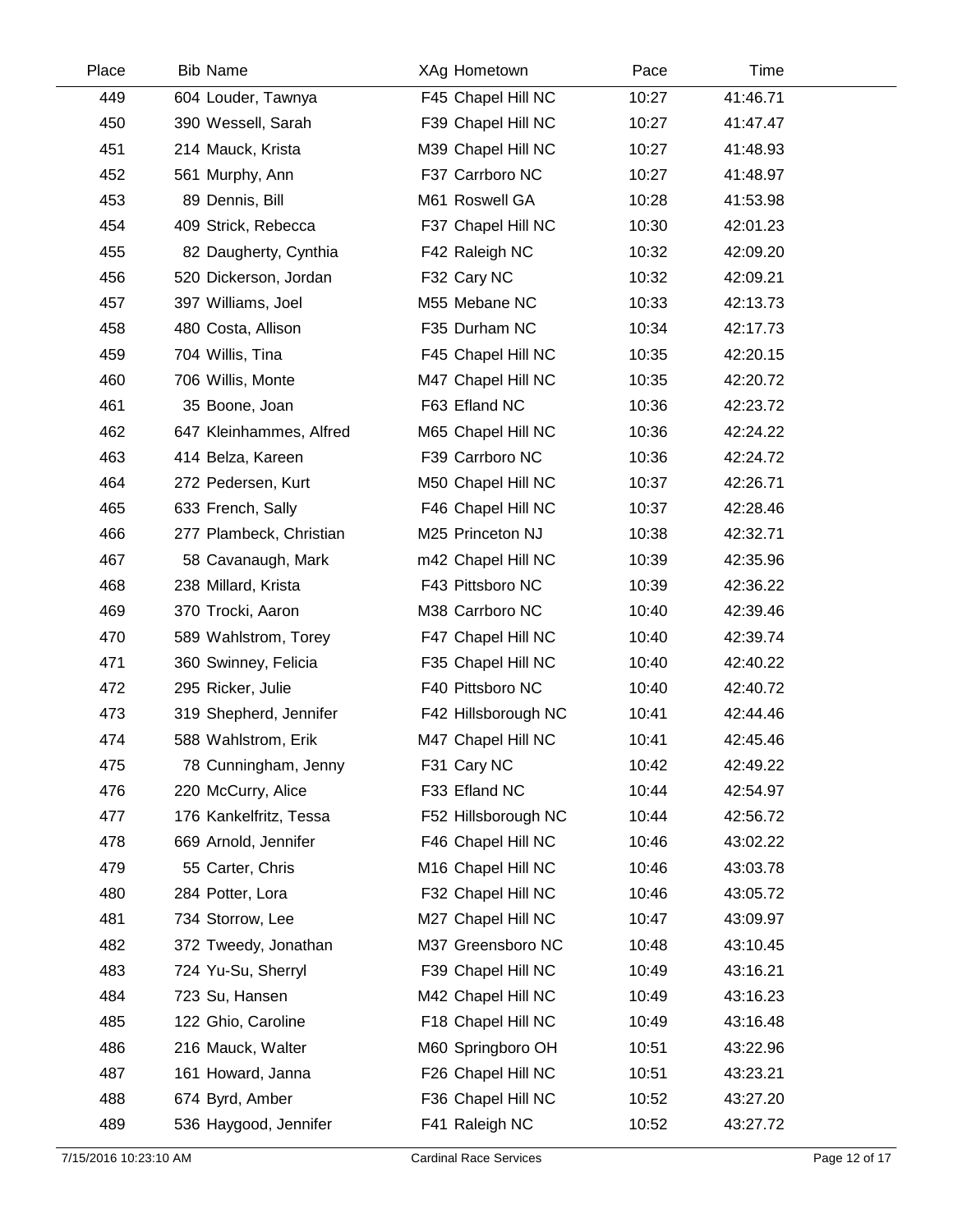| Place | <b>Bib Name</b>           | XAg Hometown       | Pace  | Time     |  |
|-------|---------------------------|--------------------|-------|----------|--|
| 490   | 300 Rosen, Maureen        | F59 Chapel Hill NC | 10:53 | 43:30.97 |  |
| 491   | 20 Barkhurst, David       | M33 Durham NC      | 10:54 | 43:35.44 |  |
| 492   | 477 Clark, Karen          | F50 Chapel Hill NC | 10:54 | 43:37.46 |  |
| 493   | 411 Pollock, Kelly        | F44 Chapel Hill NC | 10:57 | 43:49.71 |  |
| 494   | 91 Dennis, Robin          | F61 Roswell GA     | 10:58 | 43:52.96 |  |
| 495   | 256 Nesbitt, AnnieLloyd   | F33 Raleigh NC     | 10:59 | 43:55.22 |  |
| 496   | 327 Skrzynia, Cecile      | F68 Chapel Hill NC | 11:01 | 44:04.21 |  |
| 497   | 474 Irby, Crystal         | F36 Durham NC      | 11:01 | 44:04.47 |  |
| 498   | 398 Williams, L           | F45 Chapel Hill NC | 11:01 | 44:05.47 |  |
| 499   | 739 Morris, Chris         | M11 Carrboro NC    | 11:04 | 44:15.97 |  |
| 500   | 195 Leach, John           | M46 Chapel Hill NC | 11:05 | 44:21.71 |  |
| 501   | 286 Powers, Bill          | m81 Chapel Hill NC | 11:06 | 44:22.22 |  |
| 502   | 356 Sullivan, Kate        | F39 Chapel Hill NC | 11:06 | 44:22.22 |  |
| 503   | 375 Vaughan, Emily        | F35 Cary NC        | 11:06 | 44:23.22 |  |
| 504   | 219 McCue, George         | M37 Cary NC        | 11:06 | 44:24.22 |  |
| 505   | 682 Powell, Tedarryl      | M23 Greensboro NC  | 11:07 | 44:26.73 |  |
| 506   | 502 Jones, Stephanie      | F32 Durham NC      | 11:08 | 44:32.97 |  |
| 507   | 65 Clark, Catherine       | F39 Mebane NC      | 11:09 | 44:34.48 |  |
| 508   | 235 Mendlovitz, Harry     | M10 Chapel Hill NC | 11:09 | 44:35.23 |  |
| 509   | 484 Schmidt, Ingrid       | F56 Chapel Hill NC | 11:09 | 44:36.47 |  |
| 510   | 110 Fish, Michael         | M5 Chapel Hill NC  | 11:11 | 44:45.23 |  |
| 511   | 109 Fish, Eric            | M43 Chapel Hill NC | 11:11 | 44:45.96 |  |
| 512   | 641 Bucy-Anderson, DeAnna | F16 Chapel Hill NC | 11:12 | 44:48.24 |  |
| 513   | 45 bunce, julie           | f51 Chapel Hill NC | 11:12 | 44:49.74 |  |
| 514   | 695 Williams, Ashley      | F33 Durham NC      | 11:13 | 44:50.99 |  |
| 515   | 33 Bloom, Rachael         | F28 Chapel Hill NC | 11:13 | 44:52.23 |  |
| 516   | 41 Brokob, Marlena        | F33 Pittsboro NC   | 11:13 | 44:53.20 |  |
| 517   | 612 kerr, matthew         | m41 Chapel Hill NC | 11:14 | 44:56.07 |  |
| 518   | 735 Morris, Robert        | M42 Carrboro NC    | 11:17 | 45:08.21 |  |
| 519   | 644 Hart, Robert W        | M62 Chapel Hill NC | 11:17 | 45:09.97 |  |
| 520   | 431 Carpenter, Kimberly   | F51 Chapel Hill NC | 11:22 | 45:27.69 |  |
| 521   | 441 Bush, Len             | M71 Chapel Hill NC | 11:22 | 45:28.09 |  |
| 522   | 146 Hawes, LaDeane        | F52 Chapel Hill NC | 11:22 | 45:28.22 |  |
| 523   | 425 Phillips, Ashley      | F26 Chapel Hill NC | 11:22 | 45:29.30 |  |
| 524   | 510 Board, John           | M56 DURHAM NC      | 11:23 | 45:30.47 |  |
| 525   | 708 Leon, Hailey          | F26 Durham NC      | 11:23 | 45:32.95 |  |
| 526   | 218 McCormick, Debbie     | F49 Chapel Hill NC | 11:26 | 45:42.49 |  |
| 527   | 473 Sathy, Viji           | F42 Chapel Hill NC | 11:26 | 45:43.54 |  |
| 528   | 73 Cotton, David          | M60 Durham NC      | 11:30 | 45:58.46 |  |
| 529   | 437 Schubert, Nancy       | F54 Chapel Hill NC | 11:31 | 46:03.21 |  |
| 530   | 660 Frost, Elrina         | F38 Raleigh NC     | 11:32 | 46:06.96 |  |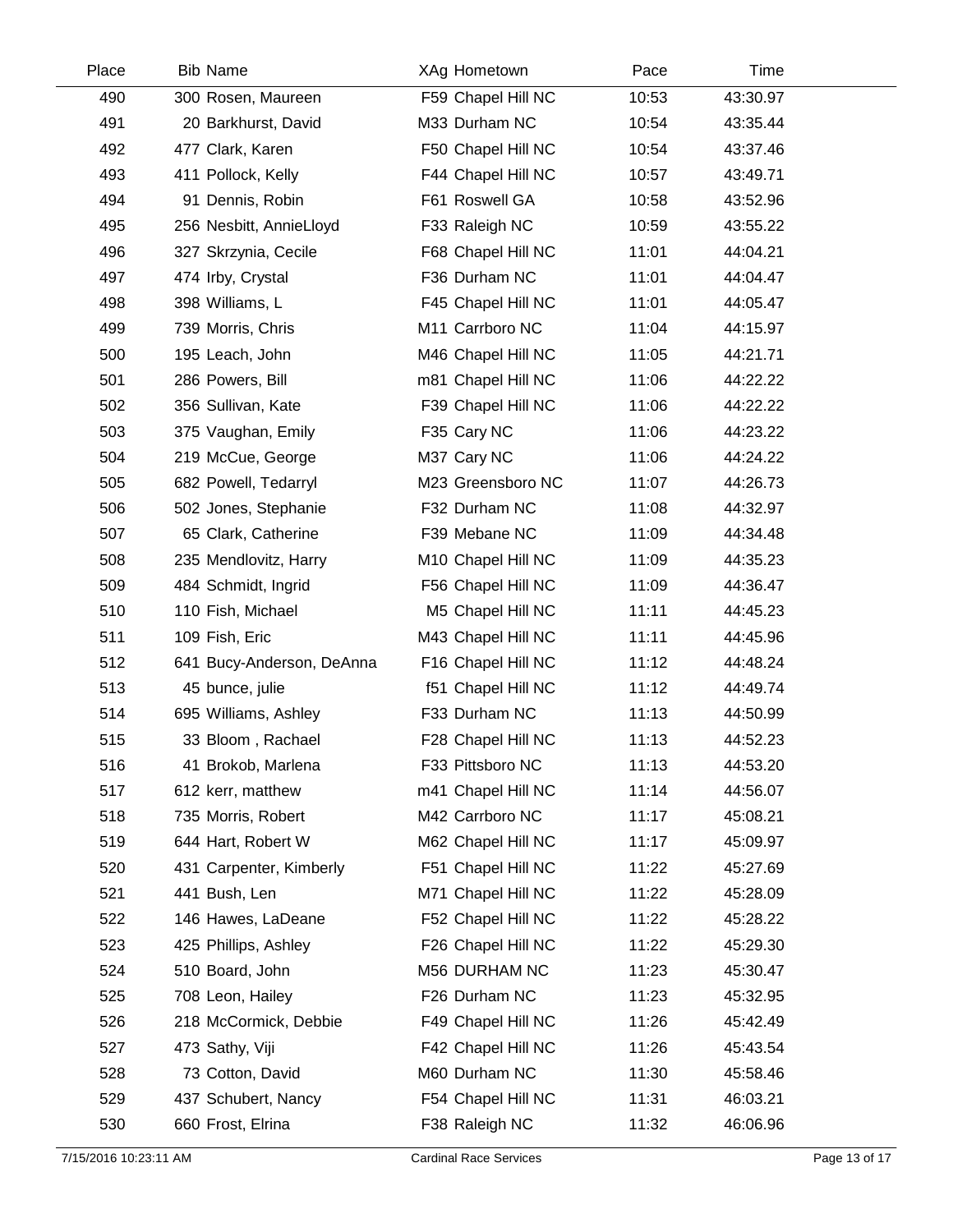| Place | <b>Bib Name</b>            | XAg Hometown        | Pace  | Time     |  |
|-------|----------------------------|---------------------|-------|----------|--|
| 531   | 71 Conolly, Rory           | M68 Chapel Hill NC  | 11:32 | 46:07.95 |  |
| 532   | 182 Kimbell, Julie         | F55 Chapel Hill NC  | 11:32 | 46:07.97 |  |
| 533   | 424 Gervais, Jocelyne      | F63 Durham NC       | 11:35 | 46:20.13 |  |
| 534   | 394 Will, Anna             | F27 Mt. Pleasant SC | 11:35 | 46:21.46 |  |
| 535   | 287 Prabucki, Bernard      | M54 Carrboro NC     | 11:36 | 46:22.21 |  |
| 536   | 245 Molet, Talitha         | F29 Garner NC       | 11:36 | 46:25.72 |  |
| 537   | 632 Baker, Lynda           | F65 Chapel Hill NC  | 11:39 | 46:34.22 |  |
| 538   | 342 Spadavecchio, Gina     | F47 Chapel Hill NC  | 11:40 | 46:39.20 |  |
| 539   | 496 Hayden, Elizabeth      | F37 Chapel Hill NC  | 11:40 | 46:40.72 |  |
| 540   | 610 Johnson, Bill          | M52 Hillsborough NC | 11:42 | 46:47.23 |  |
| 541   | 721 Mahoney, Chrysa        | F54 Chapel Hill NC  | 11:42 | 46:47.72 |  |
| 542   | 709 Garber, Kylie          | F22 Carrboro NC     | 11:44 | 46:54.21 |  |
| 543   | 234 Mendlovitz, Ella-Pearl | F7 Chapel Hill NC   | 11:44 | 46:55.77 |  |
| 544   | 736 Paisner, James         | M68 Carrboro NC     | 11:44 | 46:55.96 |  |
| 545   | 236 mendlovitz, howard     | m47 Chapel Hill NC  | 11:44 | 46:55.97 |  |
| 546   | 384 Walton, Carol          | F64 DURHAM NC       | 11:45 | 46:59.21 |  |
| 547   | 278 Plambeck, Fay          | F19 Princeton NJ    | 11:47 | 47:06.39 |  |
| 548   | 476 Ocasio, Victor         | M30 Durham NC       | 11:49 | 47:17.71 |  |
| 549   | 727 Geil, Melissa          | F41 Durham NC       | 11:52 | 47:28.74 |  |
| 550   | 15 Badanes, Lara           | F40 Raleigh NC      | 11:52 | 47:29.47 |  |
| 551   | 464 Caspin-wagner, Keren   | F43 Chapel Hill NC  | 11:54 | 47:34.24 |  |
| 552   | 212 Matti, Clare           | F54 Durham NC       | 11:54 | 47:37.23 |  |
| 553   | 255 Nelson, Sarah Beth     | F31 Chapel Hill NC  | 11:59 | 47:57.99 |  |
| 554   | 591 West, Walter           | M69 Carrboro NC     | 12:00 | 47:59.50 |  |
| 555   | 42 Brooks, Laura           | F52 Chapel Hill NC  | 12:02 | 48:07.74 |  |
| 556   | 282 Pooley, Paul           | m61 Durham NC       | 12:02 | 48:08.75 |  |
| 557   | 712 Allen, Regine          | f35 Durham NC       | 12:02 | 48:09.24 |  |
| 558   | 138 Hanson-Baldauf, Dana   | F46 Chapel Hill NC  | 12:04 | 48:14.48 |  |
| 559   | 475 Cox, Wendy             | F42 Durham NC       | 12:04 | 48:15.23 |  |
| 560   | 86 Day, Laura              | F45 Durham NC       | 12:04 | 48:15.48 |  |
| 561   | 147 Haywood, Marion        | F69 Chapel Hill NC  | 12:04 | 48:16.24 |  |
| 562   | 426 Sadler, Robert         | M44 GRAHAM NC       | 12:06 | 48:23.89 |  |
| 563   | 87 Deinert, Nicole         | F32 Durham NC       | 12:06 | 48:25.00 |  |
| 564   | 609 Savasta-Kennedy, Maria | F53 Chapel Hill NC  | 12:07 | 48:27.99 |  |
| 565   | 223 McHenry, Rebecca       | F61 Chapel Hill NC  | 12:08 | 48:34.00 |  |
| 566   | 373 Vail, Anne             | F44 Chapel Hill NC  | 12:09 | 48:34.74 |  |
| 567   | 297 Roggenbuck, Sharon     | F77 Hillsborough NC | 12:09 | 48:35.73 |  |
| 568   | 154 Hill, Jill Marie       | F37 Chapel Hill NC  | 12:10 | 48:38.74 |  |
| 569   | 153 Hill, Isabel           | F9 Chapel Hill NC   | 12:10 | 48:38.74 |  |
| 570   | 433 Dwyer, Caroline        | F36 Chapel Hill NC  | 12:10 | 48:39.23 |  |
| 571   | 422 Zarzar, Nick           | M56 Hillsborough NC | 12:10 | 48:40.23 |  |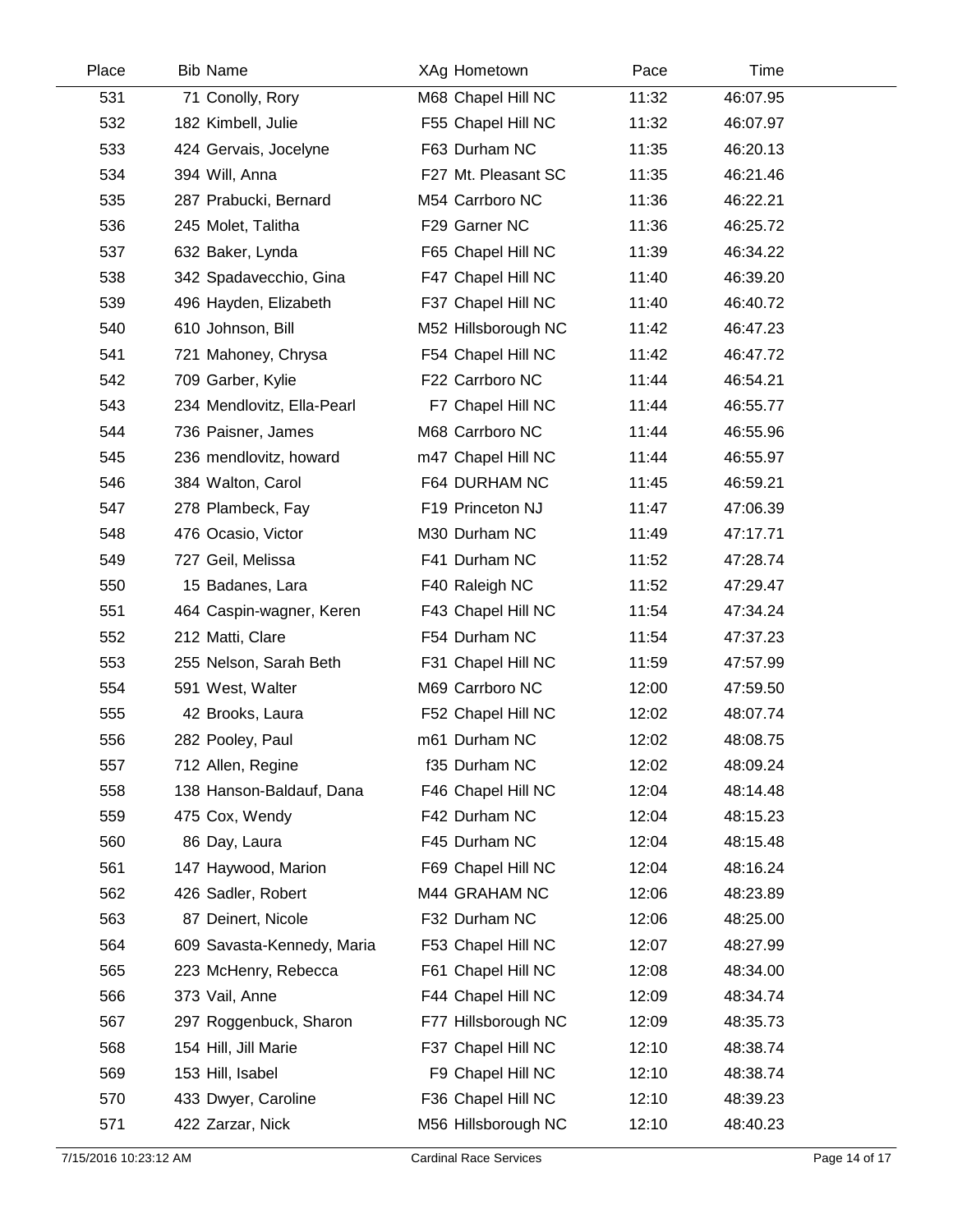| Place | <b>Bib Name</b>             | XAg Hometown        | Pace  | Time     |  |
|-------|-----------------------------|---------------------|-------|----------|--|
| 572   | 355 Strobel, Jennifer       | F42 Durham NC       | 12:11 | 48:43.99 |  |
| 573   | 247 Morgan, Kevin           | M73 Carrboro NC     | 12:14 | 48:56.99 |  |
| 574   | 435 Spang, Barb             | F68 Chapel Hill NC  | 12:15 | 48:58.24 |  |
| 575   | 701 Wesche, Christine       | F31 Chapel Hill NC  | 12:19 | 49:16.88 |  |
| 576   | 101 Faccidomo, Sara         | F40 Chapel Hill NC  | 12:21 | 49:22.75 |  |
| 577   | 440 Ferriter, Kristin       | F48 Chapel Hill NC  | 12:21 | 49:23.99 |  |
| 578   | 630 Rotenberry, Mark        | M57 Chapel Hill NC  | 12:22 | 49:26.99 |  |
| 579   | 681 Gordola, Aubrey         | F23 Greensboro NC   | 12:23 | 49:33.00 |  |
| 580   | 443 Simms, Nathan           | M54 Chapel Hill NC  | 12:27 | 49:49.48 |  |
| 581   | 377 Verne, Jannice          | F41 Raleigh NC      | 12:29 | 49:54.50 |  |
| 582   | 254 Nelson, John            | M36 Chapel Hill NC  | 12:32 | 50:08.24 |  |
| 583   | 438 Sordean-mintzer, Andrea | F61 Chapel Hill NC  | 12:35 | 50:18.51 |  |
| 584   | 75 Cowell, Leilani          | F60 Raleigh NC      | 12:37 | 50:27.26 |  |
| 585   | 84 Davis, Juliana           | F53 Raleigh NC      | 12:37 | 50:27.50 |  |
| 586   | 28 Berner, Samantha         | F41 Raleigh NC      | 12:37 | 50:29.50 |  |
| 587   | 302 Roush, Chris            | M51 Chapel Hill NC  | 12:38 | 50:32.50 |  |
| 588   | 303 Roush, Tyler            | M19 Chapel Hill NC  | 12:38 | 50:32.98 |  |
| 589   | 39 Brecher, Mark            | M60 Chapel Hill NC  | 12:39 | 50:34.99 |  |
| 590   | 38 Brecher, Juliana         | F25 Chapel Hill NC  | 12:39 | 50:35.02 |  |
| 591   | 229 McKean, Juliana         | F15 Glen Allen VA   | 12:39 | 50:35.99 |  |
| 592   | 126 Gosselin, Tracy         | F45 Carrboro NC     | 12:43 | 50:53.28 |  |
| 593   | 279 Plambeck, Mary Ann      | F50 Hillsborough NC | 12:43 | 50:53.52 |  |
| 594   | 270 Pavilonis, Helen        | F45 Durham NC       | 12:44 | 50:54.16 |  |
| 595   | 535 hansley, susie          | f46 Durham NC       | 12:44 | 50:57.52 |  |
| 596   | 232 mcnulty, james          | m35 Whitsett NC     | 12:46 | 51:03.50 |  |
| 597   | 228 McKean, Caitlyn         | F15 Glen Allen VA   | 12:48 | 51:12.25 |  |
| 598   | 395 Will, Carol             | F60 Mebane NC       | 12:50 | 51:20.26 |  |
| 599   | 19 Baldauf, Madeleine       | F16 Chapel Hill NC  | 12:50 | 51:20.98 |  |
| 600   | 50 Cabrera, Rebeca          | F47 Durham NC       | 12:51 | 51:23.49 |  |
| 601   | 200 Lieberum, Susan         | F61 Pittsboro NC    | 12:56 | 51:44.75 |  |
| 602   | 199 Lieberum, Randolph      | M63 Pittsboro NC    | 12:56 | 51:45.02 |  |
| 603   | 112 Forbis, Dick            | M70 Carrboro NC     | 13:00 | 52:01.49 |  |
| 604   | 421 Zarzar, Camille         | F22 Chapel Hill NC  | 13:06 | 52:23.48 |  |
| 605   | 118 Garrison, Caroline      | F28 Washington DC   | 13:08 | 52:30.73 |  |
| 606   | 649 Hammel, Kacey           | F38 Carrboro NC     | 13:10 | 52:39.00 |  |
| 607   | 650 Crncic, John            | M39 Carrboro NC     | 13:10 | 52:41.09 |  |
| 608   | 442 Gusmano, Sarah          | F29 Carrboro NC     | 13:11 | 52:45.65 |  |
| 609   | 427 Jones, Mike             | M31 Carrboro NC     | 13:11 | 52:45.87 |  |
| 610   | 444 Hecimovich, Gabriella   | F39 Chapel Hill NC  | 13:12 | 52:46.00 |  |
| 611   | 399 Wilson, Michelle        | F29 DURHAM NC       | 13:17 | 53:07.50 |  |
| 612   | 387 Webb, Kristi            | F59 Chapel Hill NC  | 13:19 | 53:14.98 |  |
|       |                             |                     |       |          |  |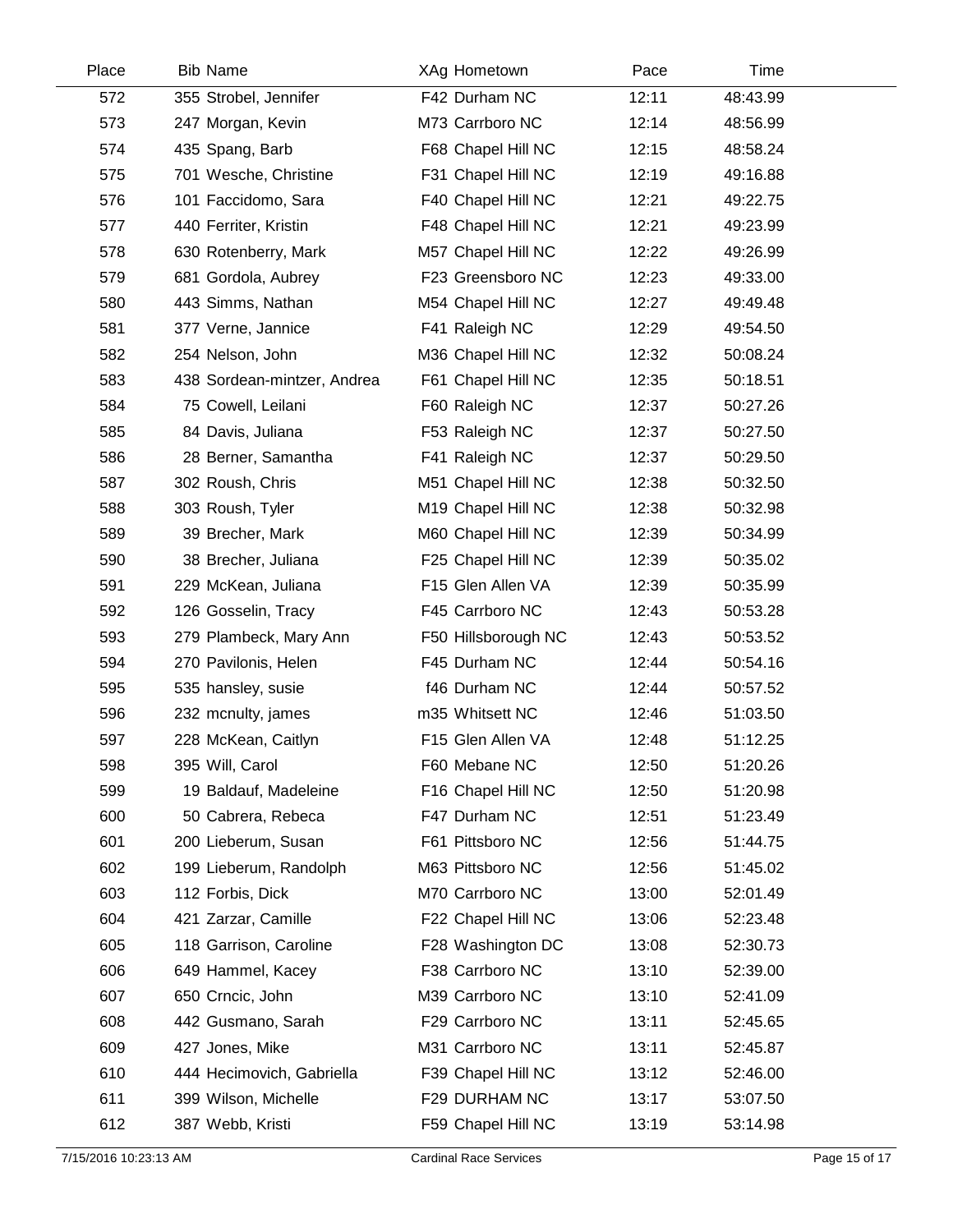| Place | <b>Bib Name</b>               | XAg Hometown       | Pace  | Time        |  |
|-------|-------------------------------|--------------------|-------|-------------|--|
| 613   | 642 Koenig, Tanya             | F32 Arlington VA   | 13:21 | 53:25.74    |  |
| 614   | 181 Kelly, Elizabeth          | F26 Chapel Hill NC | 13:34 | 54:16.24    |  |
| 615   | 365 Thorn, Michael            | M61 Chapel Hill NC | 13:41 | 54:45.12    |  |
| 616   | 487 Chiesa, Cathryn           | F65 Chapel Hill NC | 13:41 | 54:45.23    |  |
| 617   | 393 Wice, Kelly               | F25 Carrboro NC    | 13:44 | 54:54.46    |  |
| 618   | 554 McKown, Mary              | F75 Chapel Hill NC | 13:54 | 55:34.94    |  |
| 619   | 658 Erlien, Elliana           | F8 Chapel Hill NC  | 14:08 | 56:32.73    |  |
| 620   | 659 Erlien, Janna             | F36 Roanoke VA     | 14:08 | 56:32.75    |  |
| 621   | 545 kohout, Melissa           | F50 Carrboro NC    | 14:19 | 57:15.23    |  |
| 622   | 258 OBrien, Lynne             | F65 Carrboro NC    | 14:22 | 57:29.25    |  |
| 623   | 352 Strassel, Keith           | M43 Chapel Hill NC | 14:27 | 57:47.65    |  |
| 624   | 353 Strassel, Mary            | F40 Chapel Hill NC | 14:27 | 57:48.00    |  |
| 625   | 113 Foreman, Red              | M37 Chapel Hill NC | 14:27 | 57:49.00    |  |
| 626   | 156 hodges, lynell            | f45 Durham NC      | 14:32 | 58:07.99    |  |
| 627   | 505 Baca, Marne               | F50 Carrboro NC    | 14:35 | 58:19.22    |  |
| 628   | 391 West, Aaron               | M43 Columbia SC    | 14:40 | 58:41.99    |  |
| 629   | 343 Spear, Abe                | M48 Carrboro NC    | 14:48 | 59:11.49    |  |
| 630   | 428 Blevins, Lisa             | F53 CARY NC        | 14:55 | 59:41.24    |  |
| 631   | 96 Drake, Susan               | F63 Chapel Hill NC | 14:55 | 59:41.48    |  |
| 632   | 202 Litchfield, Tennyson      | M6 Carrboro NC     | 14:59 | 59:54.23    |  |
| 633   | 201 Litchfield, Brian         | M40 Carrboro NC    | 14:59 | 59:57.50    |  |
| 634   | 57 Carter, Sam                | M11 Chapel Hill NC | 15:05 | 01:00:19.74 |  |
| 635   | 56 Carter, Jim                | M52 Chapel Hill NC | 15:05 | 01:00:19.92 |  |
| 636   | 344 Spear, Kristin            | F39 Carrboro NC    | 15:14 | 01:00:55.74 |  |
| 637   | 600 Bierlein, Patrick         | M43 Morrisville NC | 15:25 | 01:01:39.36 |  |
| 638   | 478 Farinola, Joe             | M81 Chapel Hill NC | 15:25 | 01:01:39.49 |  |
| 639   | 451 Ferrell, Heather          | F41 CARY NC        | 15:25 | 01:01:40.68 |  |
| 640   | 449 Scott, Jewel              | F42 Durham NC      | 15:25 | 01:01:40.99 |  |
| 641   | 29 Bertok, Kathryn            | F38 Chapel Hill NC | 15:27 | 01:01:46.23 |  |
| 642   | 432 Murphy, Maura             | F28 Chapel Hill NC | 15:27 | 01:01:46.47 |  |
| 643   | 629 Apperson, Karen           | F52 Chapel Hill NC | 15:27 | 01:01:46.99 |  |
| 644   | 336 SLAVINSKY, Meadow         | F4 Durham NC       | 15:34 | 01:02:16.48 |  |
| 645   | 333 SLAVINSKY, Eric           | M60 Durham NC      | 15:35 | 01:02:18.75 |  |
| 646   | 330 Slavinsky, Andrew         | M41 Durham NC      | 15:35 | 01:02:19.00 |  |
| 647   | 354 Strickland, Jennifer      | F55 Carrboro NC    | 15:45 | 01:02:58.23 |  |
| 648   | 263 Paisner, Sara             | F43 Chapel Hill NC | 15:49 | 01:03:16.74 |  |
| 649   | 447 Stell, Tracy              | M50 Durham NC      | 15:53 | 01:03:31.48 |  |
| 650   | 486 Kenison, Christine        | F29 Carrboro NC    | 15:53 | 01:03:32.99 |  |
| 651   | 631 Wertley-Rotenberry, Julia | F35 Chapel Hill NC | 16:03 | 01:04:12.23 |  |
| 652   | 335 SLAVINSKY, Jill           | F60 Durham NC      | 16:06 | 01:04:23.48 |  |
| 653   | 439 Simpson, Audra            | F49 Durham NC      | 16:11 | 01:04:43.24 |  |
|       |                               |                    |       |             |  |